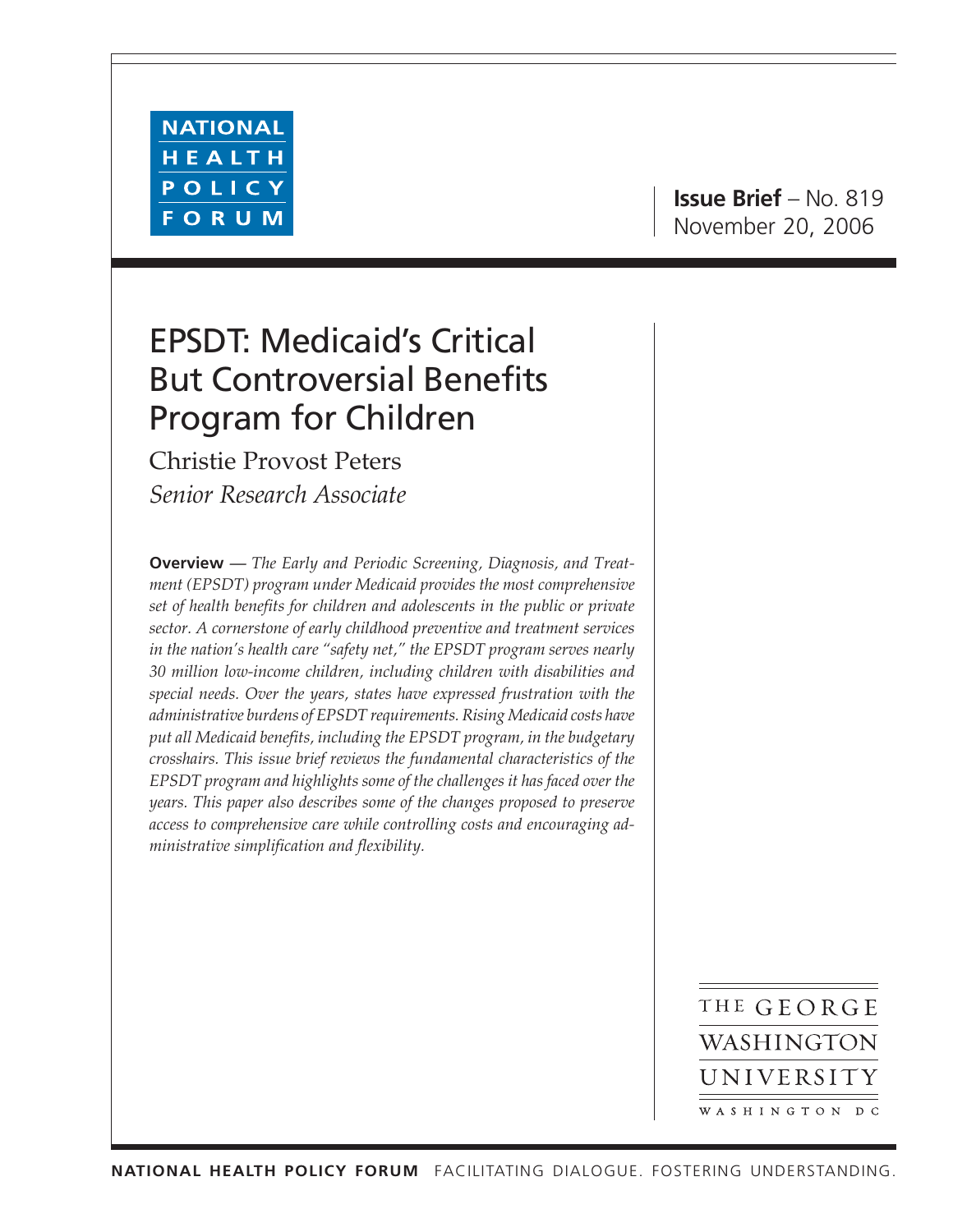# EPSDT: Medicaid's Critical But Controversial Benefits Program for Children

Medicaid is the largest program in the federal "safety net" of public assistance programs, providing essential medical and medically related services to more than 55 million low-income children and families, elderly, and individuals with disabilities. The program plays a critical role in the health of these groups, particularly children. Medicaid covers one-quarter of all children in the nation, over 60 percent of poor children, and 39 percent of nearpoor children.1 Over 28 million children were served by Medicaid in 2003.

The Medicaid program is a federal-state partnership in which states administer individual programs, within federal guidelines, and the federal government matches state funds spent (the matching rate ranges from 50 to 77 percent, depending on the state). The federal Medicaid statute includes a set of mandatory benefits that must be provided to all Medicaid beneficiaries, as well as a set of optional benefits that states may elect to cover. The Early and Periodic Screening, Diagnosis, and Treatment (EPSDT) program is the cornerstone of Medicaid's mandatory benefit package for children.

A "program within a program," EPSDT is Medicaid's "comprehensive and preventive child health program for individuals under the age of 21." Designed to promote child health and development as well as treat diagnosed illness, EPSDT has a striking scope of coverage. Under EPSDT, Medicaid children are entitled to health care screenings and access to all Medicaid-covered services they are found to need, regardless of any Medicaid benefit restrictions imposed on adult beneficiaries by their state. The range and depth of services provided under EPSDT, coupled with a unique medical necessity standard, has resulted in an unparalleled and comprehensive health benefit package for children.

However, the breadth and depth of EPSDT services, the challenges states face in fully meeting its requirements, and its perceived impact on overall Medicaid costs have long been points of criticism by states and policymakers. In recent years, EPSDT has been targeted for change as part of broader efforts to provide greater state flexibility and constrain Medicaid costs. Asserting that EPSDT is too costly and complex to fully implement in its current form, some policymakers have sought to redefine, restrict, and even eliminate the EPSDT program.

Despite these efforts, the need for EPSDT in its current form continues to be supported at the national level. The Deficit Reduction Act (DRA) of 20052 made fundamental changes to the Medicaid program but left the current **National Health Policy Forum** Facilitating dialogue. Fostering understanding.

2131 K Street NW, Suite 500 Washington DC 20037

202/872-1390 202/862-9837 [fax] nhpf@gwu.edu [e-mail] www.nhpf.org [web]

**Judith Miller Jones** *Director*

**Sally Coberly** *Deputy Director*

**Monique Martineau** *Publications Director*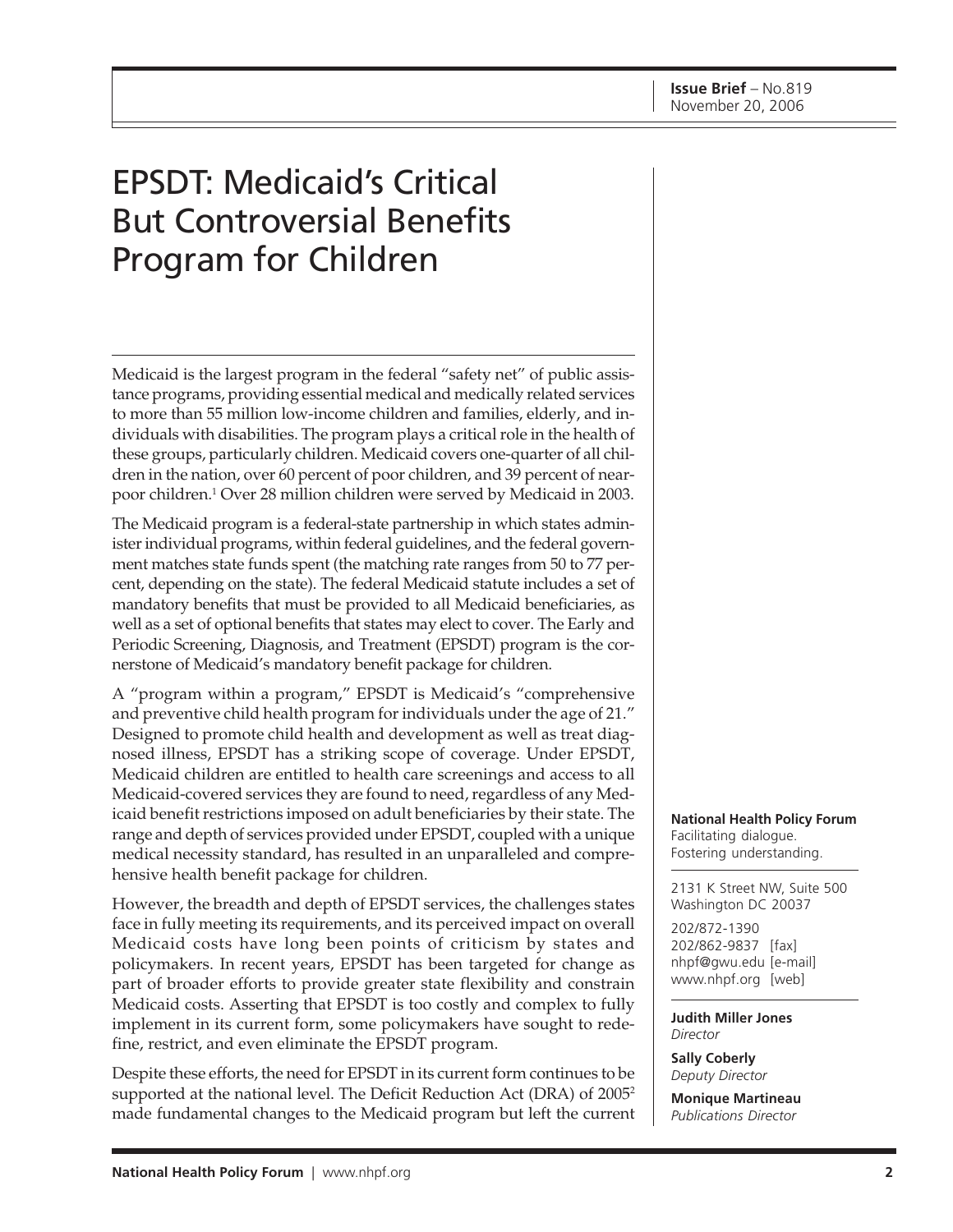EPSDT requirements intact. Many child health advocates, however, are wary of new Medicaid state flexibility under the DRA and its potential effect on preventive, diagnostic, and treatment services for low-income children.

As discussions over the future direction of the Medicaid program move forward, it is important to understand the unique aspects of EPSDT and the effect the program has on the various medical needs of Medicaid children. It is equally important to be aware of the challenges states and families face in administering and receiving EPSDT benefits.

## **THE DEFICIT REDUCTION ACT OF 2005**

State and federal struggles to constrain Medicaid costs and provide state flexibility in recent years culminated in the passage of the Medicaid provisions of the DRA. The act incorporates Medicaid reform recommendations from the National Governors Association (NGA), including a provision to allow states the option to use "benchmarks" or standards of coverage similar to those used under the State Children's Health Insurance Program (SCHIP) for certain Medicaid beneficiaries. Benchmark coverage, such as state employee health benefits plans, can be less comprehensive than the traditional Medicaid federal benefit requirements, which include EPSDT.

The benchmark option gives states latitude to alter or tailor benefit packages for different Medicaid populations as a means to control costs. With this new ability to tailor benefit packages comes a fundamental shift in

Medicaid policy. Prior to the DRA, every Medicaid beneficiary within a given state was guaranteed the same benefits. This is no longer the case. States also are now allowed to increase cost sharing and premiums for certain beneficiaries, another major shift in Medicaid policy. Together these changes are expected to save \$43 billion in the next 10 years.<sup>3</sup>

In the context of these new provisions, the outcome for EPSDT is an interesting wrinkle in the politics surrounding this often-debated program. Despite the new state discretion for Medicaid benefits, current EPSDT requirements are to remain intact for children who are enrolled in Medicaid. States opting to use the DRA "benchmark" coverage for children must make available an additional "wrap-around" benefit that includes EPSDT services as defined in current law.

Although EPSDT was not modified in the statutory language of the DRA, questions about the new benchmark coverage and the implications for EPSDT were raised immediately. The administrator of the Centers for Medicaid and Medicare Services (CMS) was prompted to issue a statement declaring children will "…still be entitled to receive EPSDT benefits in addition to the benefits provided by the benchmark coverage…."4 The statement further asserted that CMS would not approve any state Medicaid plan that does not include the provision of EPSDT benefits. Even the bill's sponsors, Sen. Charles Grassley (R-IA), chairman of the

**The benchmark option gives states latitude to alter or tailor benefit packages for different Medicaid populations as a means to control costs.**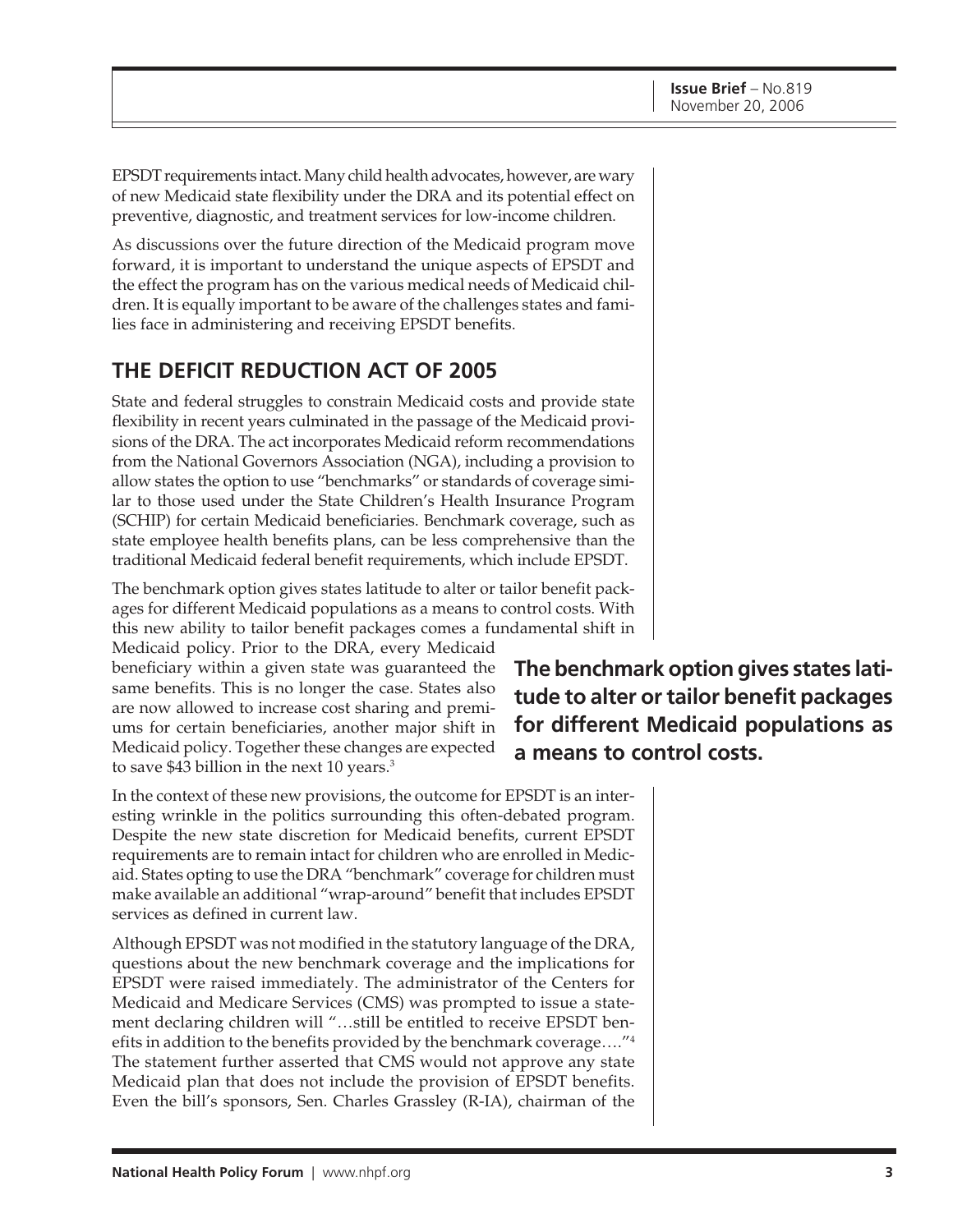Senate Committee on Finance, and Rep. Joe Barton (R-TX), chairman of the House Committee on Energy and Commerce, felt it necessary to clarify the position of EPSDT, stating in a letter to Health and Human Services Secretary Michael Leavitt that EPSDT benefits are "not an option" and that "Congress intended to make no changes to EPSDT coverage." EPSDT remains a "required benefit to all individuals under the age of 19 who have been determined eligible for Medicaid and, if the state elects to provide coverage up to the age of 21."5

These declarations underscore the significance of Congress's decision to retain the EPSDT program in its current form in the midst of major Medicaid benefit changes. They also are an indication of federal support of a mandatory program states have sought to alter throughout its 40-year history.

## **EPSDT BASICS**

When the Medicaid program was created in 1965, the focus of the joint federal and state program was to finance health care treatment for diagnosed, episodic illness in low-income individuals. Each state was allowed to establish its own eligibility standards, benefits package, payment rates, and program administration under broad federal guidelines. The original statute, Title XIX of the Social Security Act, did not include specific standards related to the coverage of children, and no minimum preventive and developmental benefit package was specified.<sup>6</sup>

Two years after passage, however, amendments to Title XIX were made as part of an effort to improve the availability and quality of pediatric health care in the United States. Interest in this effort stemmed from the findings of a government study analyzing the 50 percent rejection rate among military draftees in 1962.7 This study, *One Third of a Nation: A Report on Young Men Found Unqualified for Military Service*, found that the majority of young men rejected for military service in the early 1960s failed as a result of physical and mental health conditions, many of which could have been diagnosed and treated in childhood and adolescence. At the same time, concerns were being raised regarding widespread disability among low-income preschool children enrolled in the Head Start program.8

The EPSDT provisions of the Social Security Amendments of 1967<sup>9</sup> expanded Medicaid's role beyond treatment of illness to include promoting childhood growth and development. Under EPSDT, Medicaid provides early and periodic screening and diagnosis of children to identify physical and mental conditions and provide treatment to "correct or ameliorate defects and chronic conditions" discovered. The goal of the EPSDT program is the early identification and treatment of health conditions that can impede children's natural growth and development and thereby avoid long-term disability and its accompanying health and financial costs.<sup>10</sup>

EPSDT benefits for Medicaid children are more generous than most private health insurance benefit packages. Commercial insurance plans are typically designed to meet the needs of adults and tend to limit what is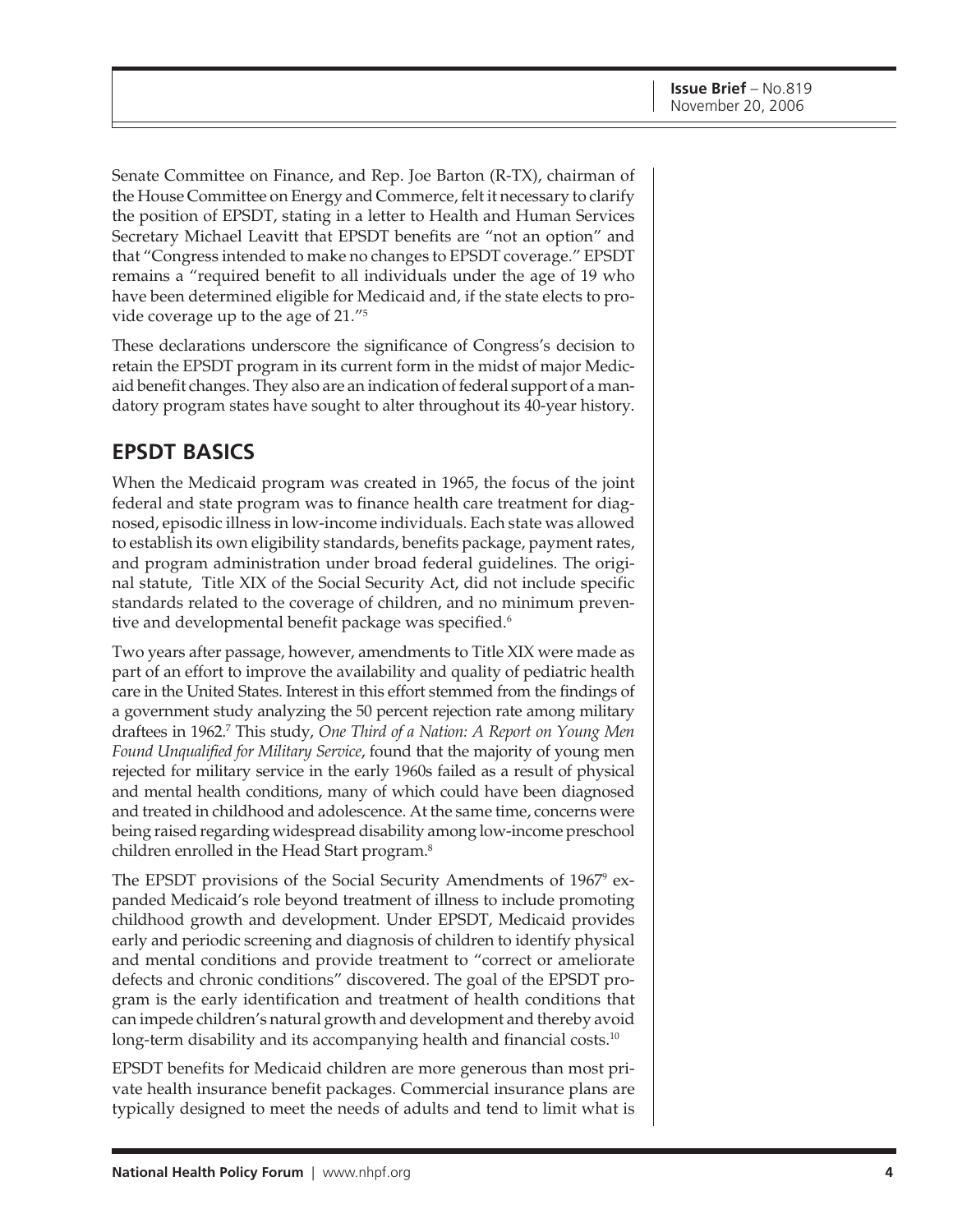covered to treatments or services that diagnose or treat illnesses or injuries to restore normal functioning. As a result, certain types of treatments can be excluded. EPSDT, on the other hand, was designed to promote the health and development of children. EPSDT ties medical need to children's individual conditions and requires coverage consistent with the goal of ensuring healthy child development. When comparing EPSDT to commercial plans that are considered generous, such as the Federal Employees Health Benefits (FEHB) Program Blue Cross Blue Shield Standard Option, there are numerous differences (Table 1).

Over the years, Congress has taken steps to strengthen EPSDT. In 1972 and 1981, specific outreach and family support requirements to promote

#### **Comparison of Certain Benefits for Children: EPSDT and FEHB Program TABLE 1**

(Standard Option Blue Cross/BlueShield Plan)

| <b>Benefit</b>                                   | <b>EPSDT</b>                                                                                                                                                                                     | <b>FEHBP</b>                                                                                                                                                                                                                                                                                                                                                                                                                                                                                                                             |  |
|--------------------------------------------------|--------------------------------------------------------------------------------------------------------------------------------------------------------------------------------------------------|------------------------------------------------------------------------------------------------------------------------------------------------------------------------------------------------------------------------------------------------------------------------------------------------------------------------------------------------------------------------------------------------------------------------------------------------------------------------------------------------------------------------------------------|--|
| Physical, Speech &<br><b>Related Therapies</b>   | Covered without limitations other<br>than medical necessity; no "recov-<br>ery" requirements; therapy covered<br>for conditions identifed through early<br>intervention and child care programs. | Limited to inpatient coverage. "Maintenance therapy" ex-<br>pressly excluded. Also excluded are "recreational and educa-<br>tional" therapy and "any related diagnostic testing except as<br>provided by a hospital as part of a covered inpatient basis."<br>All services billed by schools or a member of school staff are<br>excluded.                                                                                                                                                                                                |  |
| <b>Hearing Services</b>                          | Covered without limitations, includ-<br>ing test, treatment, hearing aids, and<br>speech therapy related to hearing<br>loss and speech development.                                              | Testing covered only when "related to illness or injury." Rou-<br>tine hearing tests excluded other than as standard part of<br>"routine" screening for children; hearing aids excluded along<br>with testing and examinations for the prescribing or fitting<br>of hearing aids.                                                                                                                                                                                                                                                        |  |
| <b>Eye Examination</b><br>& Eyeglasses           | Covered without limitations, as<br>medically necessary                                                                                                                                           | One pair of eyeglass replacement lenses or contact lenses to<br>"correct an impairment directly caused by a single instance<br>of accidental ocular injury or intraocular injury;" eye exami-<br>nations for specific medical conditions; nonsurgical treatment<br>for amblyopia and strabismus from birth through age 12.<br>Eyeglasses and routine eye examinations specifically excluded,<br>as are eye exercises, visual training, and orthoptics except<br>in connection with the specific diagnosis of amblyopia or<br>strabismus. |  |
| <b>Durable Medical</b><br><b>Equipment (DME)</b> | Covered without limitations, as<br>medically necessary                                                                                                                                           | Certain DME covered but only if prescribed for the treatment<br>of "illness or injury."                                                                                                                                                                                                                                                                                                                                                                                                                                                  |  |
| <b>Home Nursing</b>                              | Covered without limitations, as<br>medically necessary; home visits can<br>cover health educators, therapists,<br>health aides, and others.                                                      | Covered for two hours per day, 25 visits per year, when fur-<br>nished by a nurse or licensed practical nurse and under a<br>physician's orders.                                                                                                                                                                                                                                                                                                                                                                                         |  |

*Source: The Commonwealth Fund "Comparing EPSDT and Commercial Insurance Benefits" September 2005.*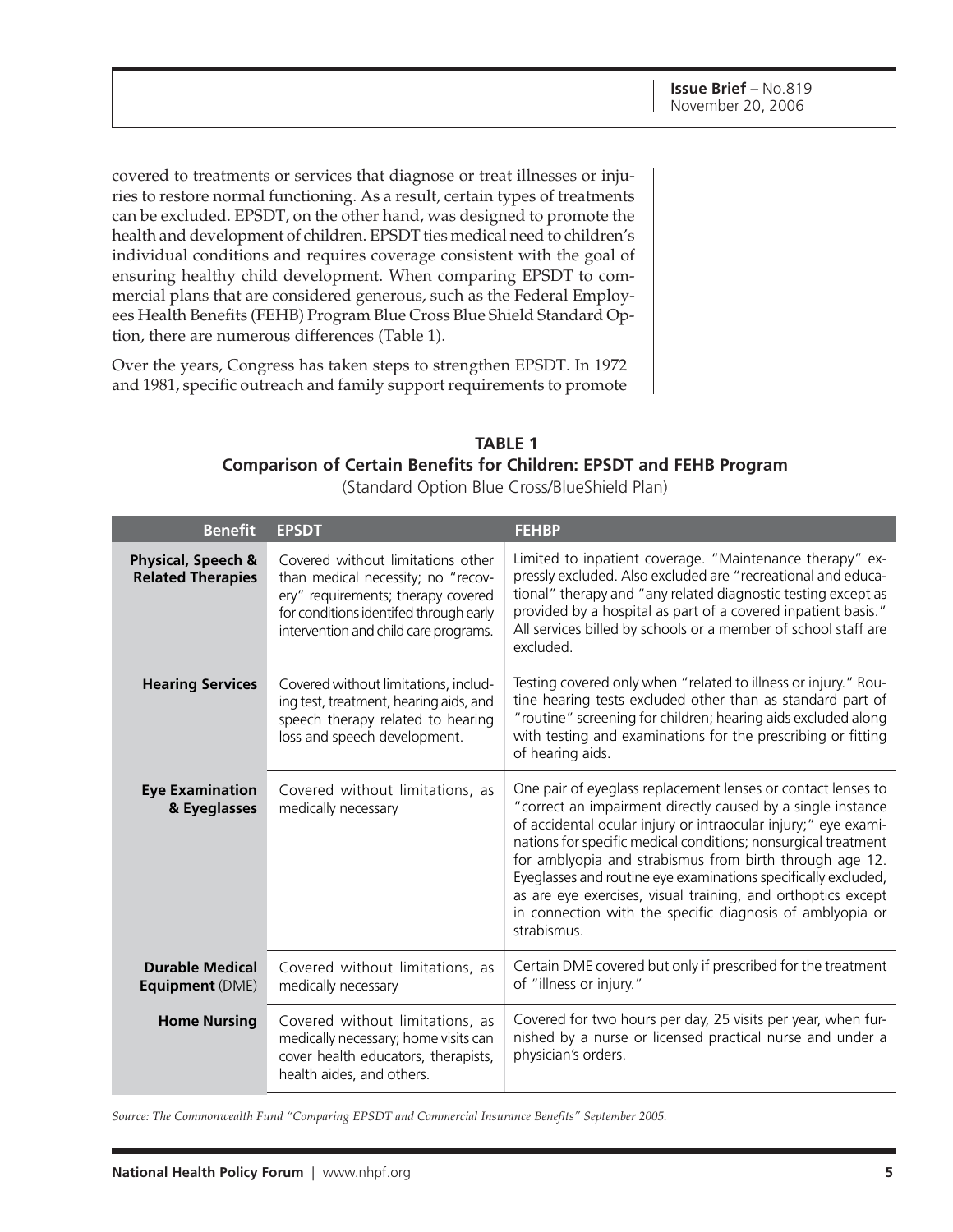health care access were added. In 1989, the treatment component of the EPSDT program was broadened to ensure that all treatments allowed under the definition of "medical assistance" in 1905(r) of the Medicaid statute (that is, all mandatory and optional Medicaid services) are covered in all states. This mandates state provision of full Medicaid coverage for all physical, mental, and developmental conditions. The change was in response to evidence of limited access to care among children with mental and developmental disabilities.

Today, many advocates regard EPSDT's role in childhood growth and development as a critical component of the health care safety net, particularly as Medicaid eligibility is expanding to cover increasing numbers of previously uninsured children. States electing to expand Medicaid under SCHIP (rather than create a separate program), for example, are required to provide the same Medicaid benefit package, including EPSDT services, to SCHIP beneficiaries. In 2004, over 1.7 million children were enrolled in SCHIP Medicaid expansion programs and therefore eligible for EPSDT. This benefit requirement under SCHIP contributes to the increasing number of children eligible for EPSDT (Figure 1).11

The role of EPSDT with its generous benefit package, however, often collides with state concerns regarding administration and cost containment. The politics of EPSDT have been highly charged at various points since the program's inception. Final regulations for EPSDT were not published until two years after enactment, leading to delays, controversies, and litigation over state implementation in the 1970s. The 1989 amendments were hotly criticized by some states, claiming the treatment requirements under EPSDT constituted an unfunded mandate. In the mid 1990s, a state-supported effort to block grant the Medicaid program would have repealed a child's right to receive EPSDT services. After the veto of the Medicaid block grant



*Source: National Health Law Program, "Children's Health Under Medicaid, A National Review of Early and Periodic Screening, Diagnosis and Treatment, 1999-2003"*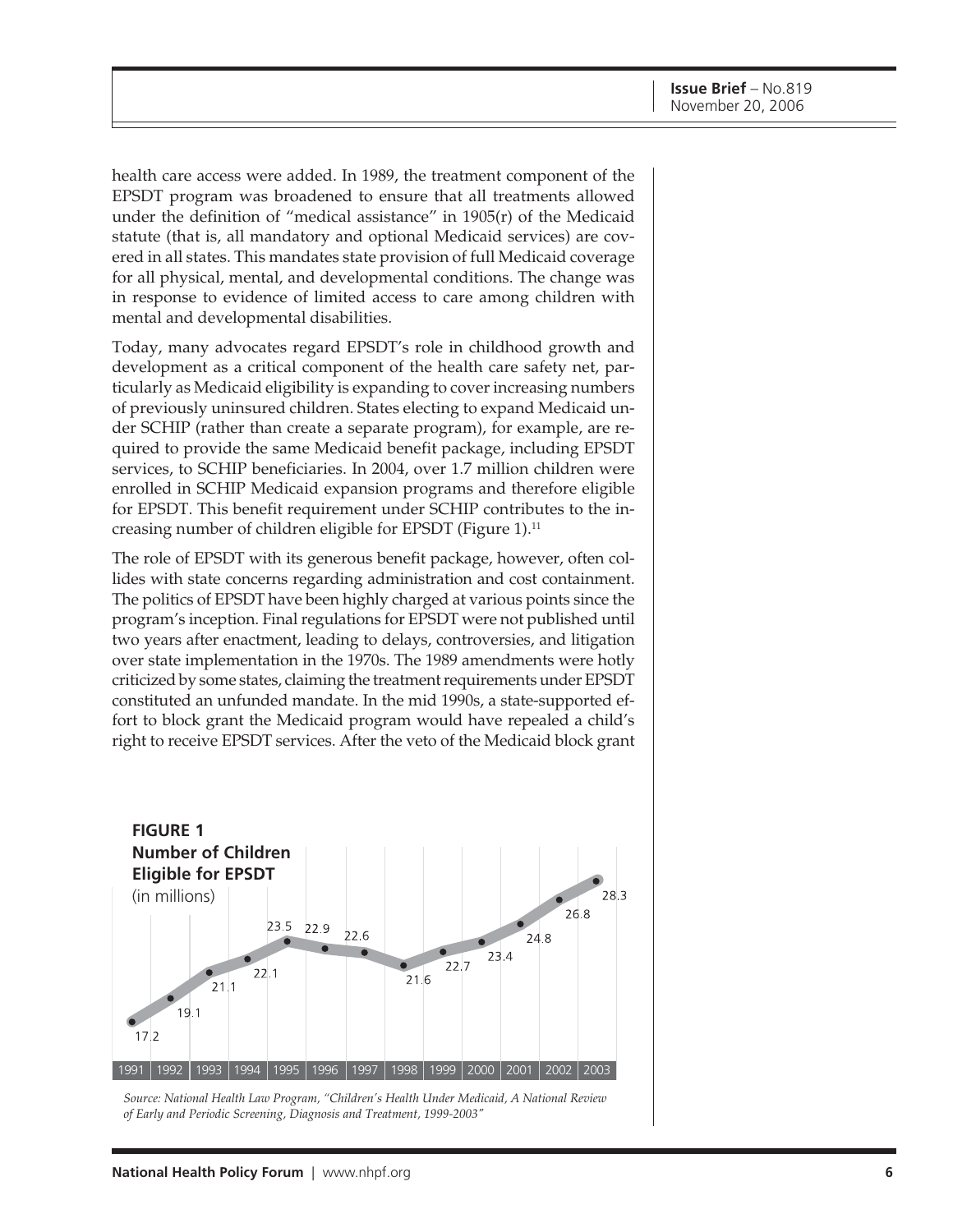legislation in 1995, the NGA called for EPSDT rules to be relaxed and the treatment provisions repealed.12

The breadth and depth of EPSDT coverage, the administrative and regulatory requirements, and the inability of states to control access are key sources of tension between state and federal policymakers. A review of the specific requirements for the screening, diagnosis, and treatment services highlights the extensiveness of the benefits and mandates of this prevention-oriented program.

#### **Early and Periodic Screening**

EPSDT is designed to target health conditions and problems for which growing children are at risk, such as iron deficiency, lead poisoning, obesity, and dental disease. EPSDT services are also intended to detect and correct health conditions that can hinder a child's development, such as vision and hearing problems.

Health screens, or well-child check-ups, are the foundation of the EPSDT program. Screenings allow providers to assess a child's health needs and help ensure that problems are diagnosed and treated early, before they become more complex and their treatment more costly.

Under EPSDT, states are required to provide Medicaid children four types of health screens: medical, vision, hearing, and dental. Each of these health screens must be performed according to a periodicity schedule. States can determine the periodicity schedule for health screens; however, they must meet reasonable standards of pediatric and adolescent medical and dental practice. Federal regulations encourage states to follow the recommended periodicity schedules of the American Academy of Pediatrics, although states have discretion to follow other schedules. Each screen has its own distinct periodicity schedule established by the state. This discretion results in different screening schedules across the states, which complicates data collection efforts to track access and EPSDT-related expenditures.

EPSDT requires states to cover "interperiodic screens" or visits outside of the periodicity schedule if it is necessary to determine whether a child has a condition that needs further care. Individuals outside of the health care system including parents and teachers can determine the need for interperiodic screens.

The medical screening process has five components:

- Comprehensive health and developmental history, including assessment of both physical and mental health development
- A "head to toe" comprehensive, unclothed physical exam
- $\blacksquare$  Appropriate immunizations<sup>13</sup>
- Laboratory tests, including lead toxicity screening<sup>14</sup>
- Health education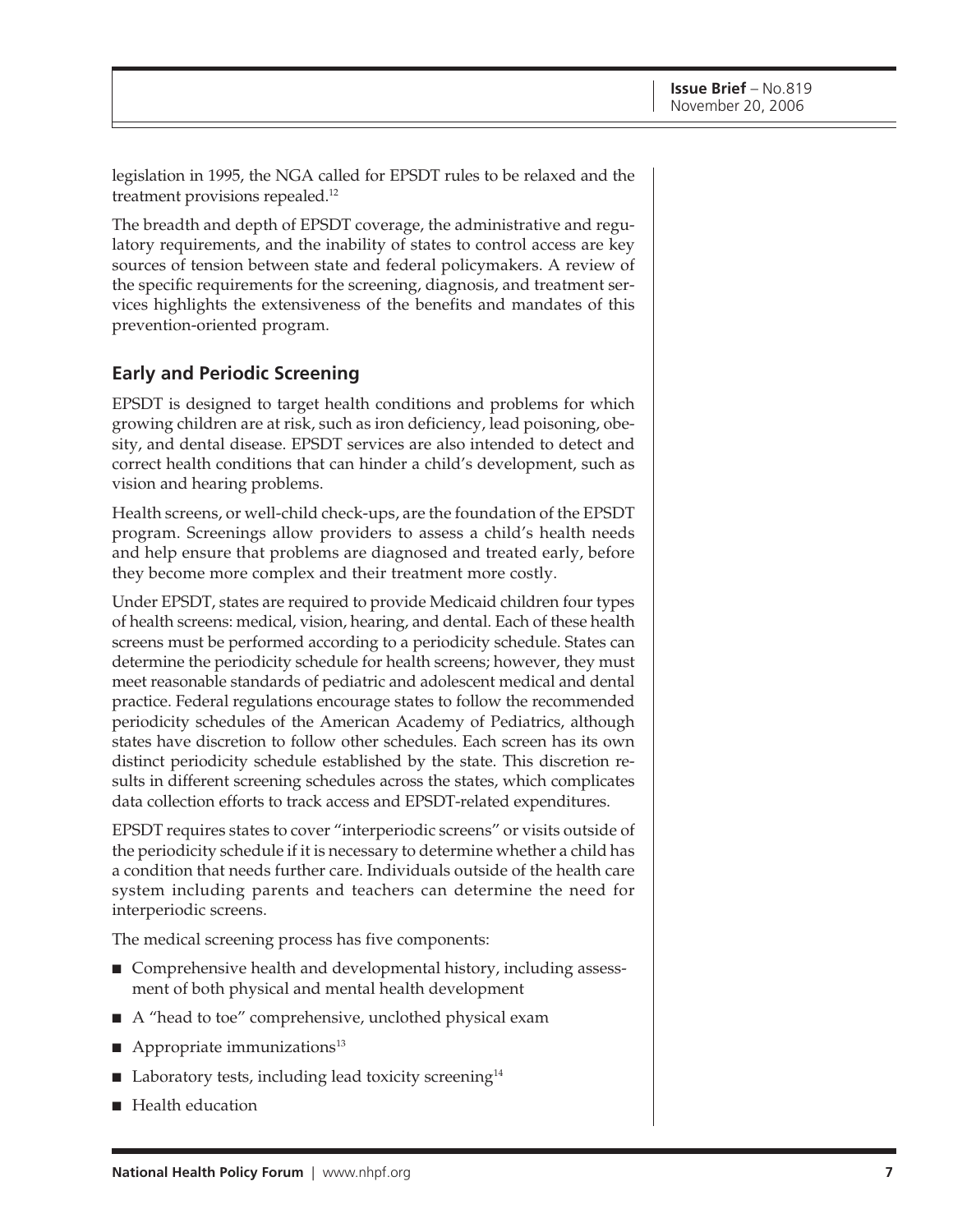The vision and hearing screenings required under EPSDT must, at a minimum, include diagnosis and treatment for defects, including the provision of eyeglasses and hearing aids. The EPSDT dental screening, at a minimum, must include relief of pain and infections, restoration of teeth and maintenance of dental health. Dental services may not be limited to emergency services, and a direct dental referral is required for every child in accordance with the dental periodicity schedule.<sup>15</sup>

Outreach and education regarding EPSDT are required elements as well. States must inform parents and guardians of Medicaid-eligible children of the availability of EPSDT services, the importance of immunizations, and the benefits of preventive care. In addition, prior to the due date of a child's periodic examination, the state agency must offer and, if needed, provide assistance with transportation and appointment scheduling. These provisions are designed to help ensure all eligible children receive the services to which they are entitled.

#### **Diagnosis and Treatment**

If a need for further evaluation of a child's health is determined during a periodic or interperiodic screening, states are required to provide a complete diagnostic evaluation. Diagnosis may be part of the screening and examination process. If a health condition is discovered, EPSDT requires states to ensure the provision of necessary treatment. All conditions medical, mental, developmental, acute, and chronic—must be treated, including conditions not newly discovered during a screen.16

EPSDT's unique medical necessity standard is broad in scope to ensure access to care at a level consistent with each child's medical needs. States are to provide all medically necessary services covered by Medicaid regardless of whether those services are part of the individual state's Medicaid program. In other words, states must provide all federally defined Medicaid mandatory and optional benefits to children (see Appendix 1). While individual states may place limits on coverage for adults (for example, limits on mandatory benefits, no coverage for optional benefits) they do not have this discretion with respect to services for children. This federal treatment requirement and EPSDT's definition of medical necessity results in uniform and comprehensive Medicaid coverage for children across the states, an aspect of Medicaid that is unique to coverage for children.

The treatment provisions of EPSDT are behind much of the controversy over the program, because they create unprecedented coverage for Medicaid children. Some view these provisions as a critical safety net for vulnerable populations. On the other hand, many others view them as the means to creating a level of care that exceeds necessity—often referred to as "Cadillac care." While states have tried to control the costs of EPSDT benefits through medical necessity standards, it has been difficult and in some cases, litigation has resulted.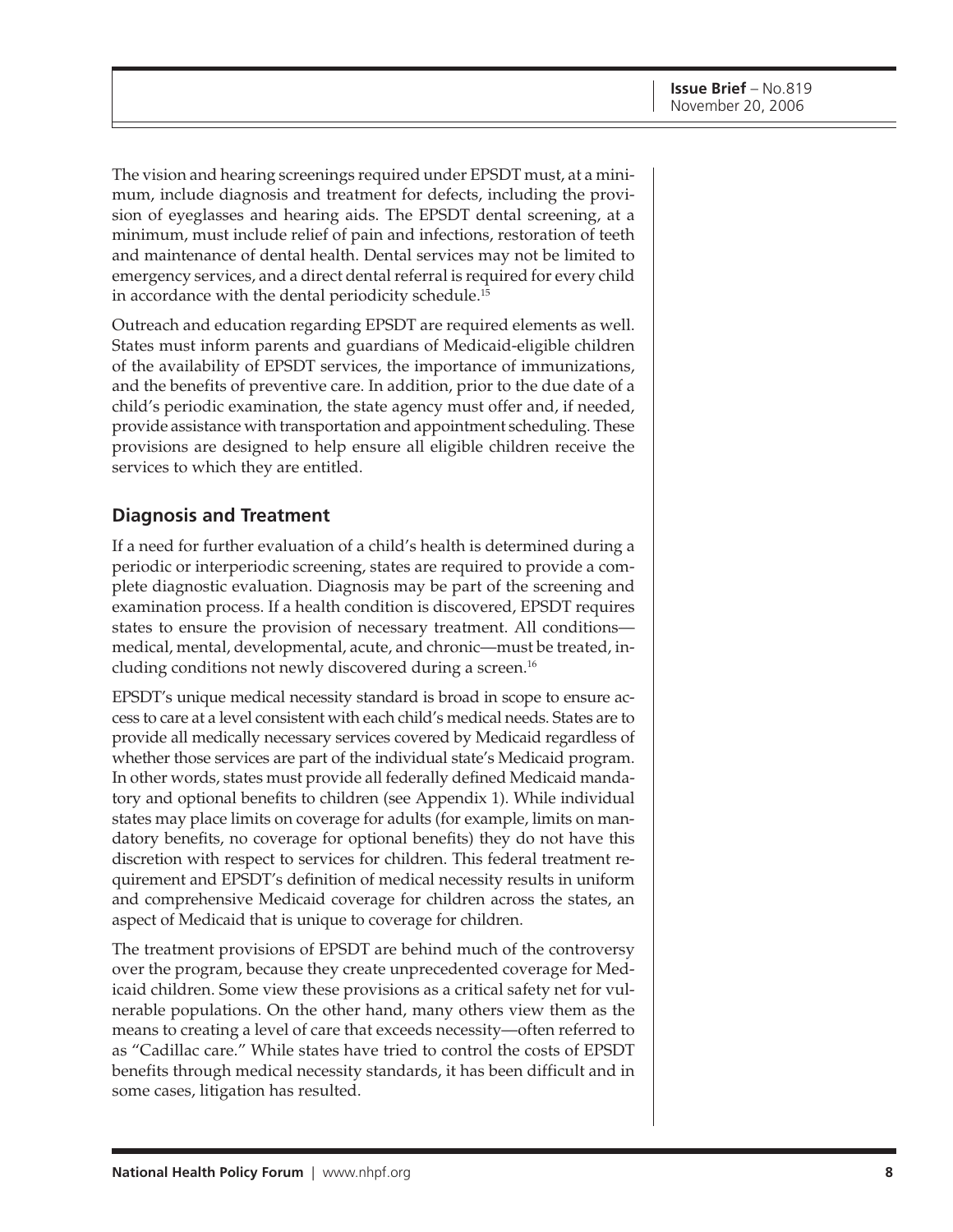#### **Medical Necessity and EPSDT**

Delivery and payment for medical care in both the public and private sector hinges upon a finding of "medical necessity." Medical necessity is generally considered as services or items that are reasonable, necessary, and/or appropriate according to evidence-based clinical standards. There are many definitions of medical necessity, and there are a variety of parties who interpret these definitions for different purposes, including providers, payers, and the courts. With respect to Medicaid and EPSDT, different interpretations of medical necessity can be a source of contention among child health advocates, families, federal and state officials, and Medicaid administrators.

Unlike Medicare, which defines medical necessity as services or items reasonable and necessary for the diagnosis or treatment of illness or injury or to improve the functioning of a malformed body member, the federal Medicaid statute does not define medical necessity. Whereas federal regulations establish requirements regarding amount, duration, and scope of Medicaid services,\* there are no federal requirements regarding the definition of medical necessity. Each state is allowed to develop its own definition of medical necessity for operation of its Medicaid program. As a result, Medicaid coverage decisions vary across state programs; what a beneficiary may receive under one state Medicaid program may not be covered under another state Medicaid program.

The exception to this is services provided under EPSDT. Section 1905(r)(5) of the Social Security Act entitles children to "necessary… diagnostic services, treatment and other measures…to correct or ameliorate defects and physical and mental illnesses and conditions discovered by the screening services…" This statutory language establishes a broad medical

necessity standard for EPSDT services that has been interpreted to require health care interventions at the earliest possible time.† States are legally bound to provide all needed services to Medicaid children, regardless of the state medical necessity definition used for adults. The intended result is for EPSDT to provide a uniform, comprehensive benefit for Medicaid children across all state programs.

However, interpretations of "necessary" are varied, and litigation has been brought against states for narrow interpretations of what is covered under 1905(r)(5). Courts have held that a broad interpretation of the EPSDT medical necessity standard is required to carry out the goals of the Medicaid program. Furthermore, they have held that in enacting the Medicaid program, Congress intended to invest broad discretion among physicians—but not other individuals or entities—to determine what treatment is medically necessary.‡ States may review the treating physician's determination of medical necessity, but they must defer to his or her recommendation.§

- \* *Code of Federal Regulations (CFR), 42 CFR, section 440.230 states that "each service must be sufficient in amount, duration, and scope to reasonably achieve its purpose The Medicaid agency may not arbitrarily deny or reduce the amount, duration, or scope of a required service…to an otherwise eligible recipient solely because of the diagnosis, type of illness or condition…."*
- † *Sara Rosenbaum* et al.*, "National Security and U.S. Child Health Policy: The Origins and Continuing Role of Medicaid and EPSDT," George Washington University, School of Public Health and Health Services, Department of Health Policy, Policy Brief, April 2005; available at www.gwumc.edu/sphhs/ healthpolicy/chsrp/downloads/mil\_prep042605.pdf.*
- ‡ *Bazelon Center for Mental Health Law "Defining 'Medically Necessary' Services to Protect Children," Policy Paper #5, April 1998.*
- § *Maureen O'Connell and Sidney Watson "Medicaid and EPSDT", March 2001, available at www.nls.org/conf/epsdt.htm.*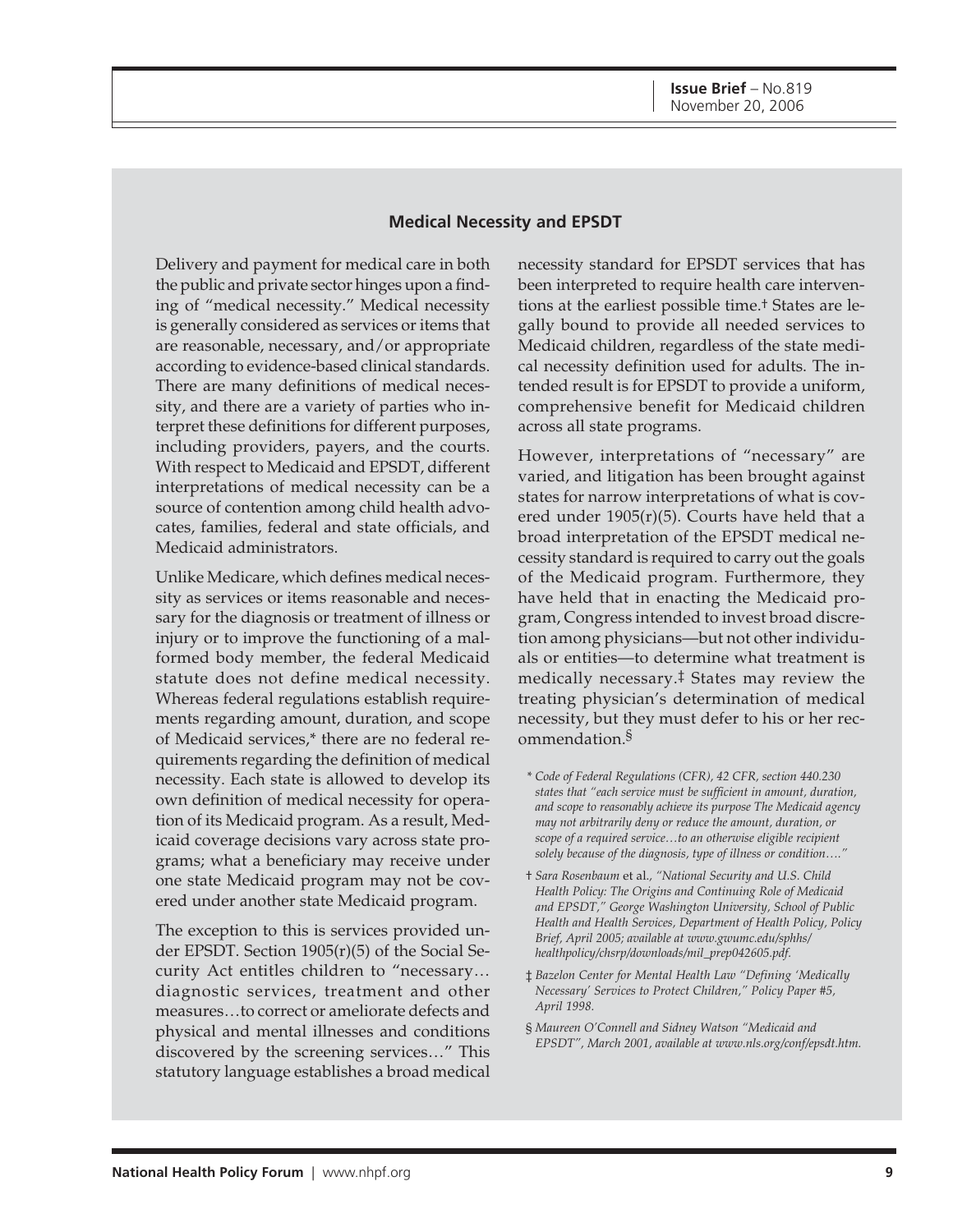#### **Low-Income Children and Special Health Care Needs**

Since its inception, the EPSDT program has played an important role in the health and development of low-income children enrolled in Medicaid. Like children outside Medicaid, the health needs of Medicaid children range from modest to serious, and the unique treatment requirement under EPSDT is designed to ensure each child's specific medical needs are met at the appropriate level.

Many argue that EPSDT paves the way to access to care for the country's most vulnerable groups. Children enrolled in Medicaid are more likely than uninsured children, and as likely as children insured privately (usually

through employer-sponsored insurance), to receive well-child care and to visit the doctor in a given year (Figure 2).

Studies suggest that access to such regular physician visits is important because low-income children with public insurance coverage are more likely to be in poor health.17 Children with public health insurance also are more likely to have special health care needs (for example, asthma, developmental delays, poor motor skills) and are at greater risk for long-term disability than children in families with higher incomes.18 Furthermore, children with special health care needs have, or are at increased risk for, chronic physical, developmental, behavioral, or emotional conditions and require services beyond those required by children in general.<sup>19</sup>

The comprehensive benefits and broad medical necessity standard of EPSDT allow Medicaid to meet the extensive needs of children facing serious, often life-long disease and disability. The presence of EPSDT guarantees access to specialized services frequently needed by children

with chronic and high-cost medical needs. These include rehabilitative services, extended inpatient care, physical and speech therapy, eyeglasses, hearing aids and other durable medical equipment, private duty nursing, medically necessary prescription drugs, and targeted case management services. EPSDT's coverage of services does not distinguish between acute conditions that can be cured and lifelong and chronic conditions whose effects and severity can be ameliorated through health care.<sup>20</sup> This extensive coverage protects children with disabilities and special health care needs from limits on services.





*Source: Kaiser Commission on Medicaid and the Uninsured, "Early and Periodic Screening, Diagnostic, and Treatment Services," October 2005 citing Urban Institute based on 2002 NSAF data, 2004*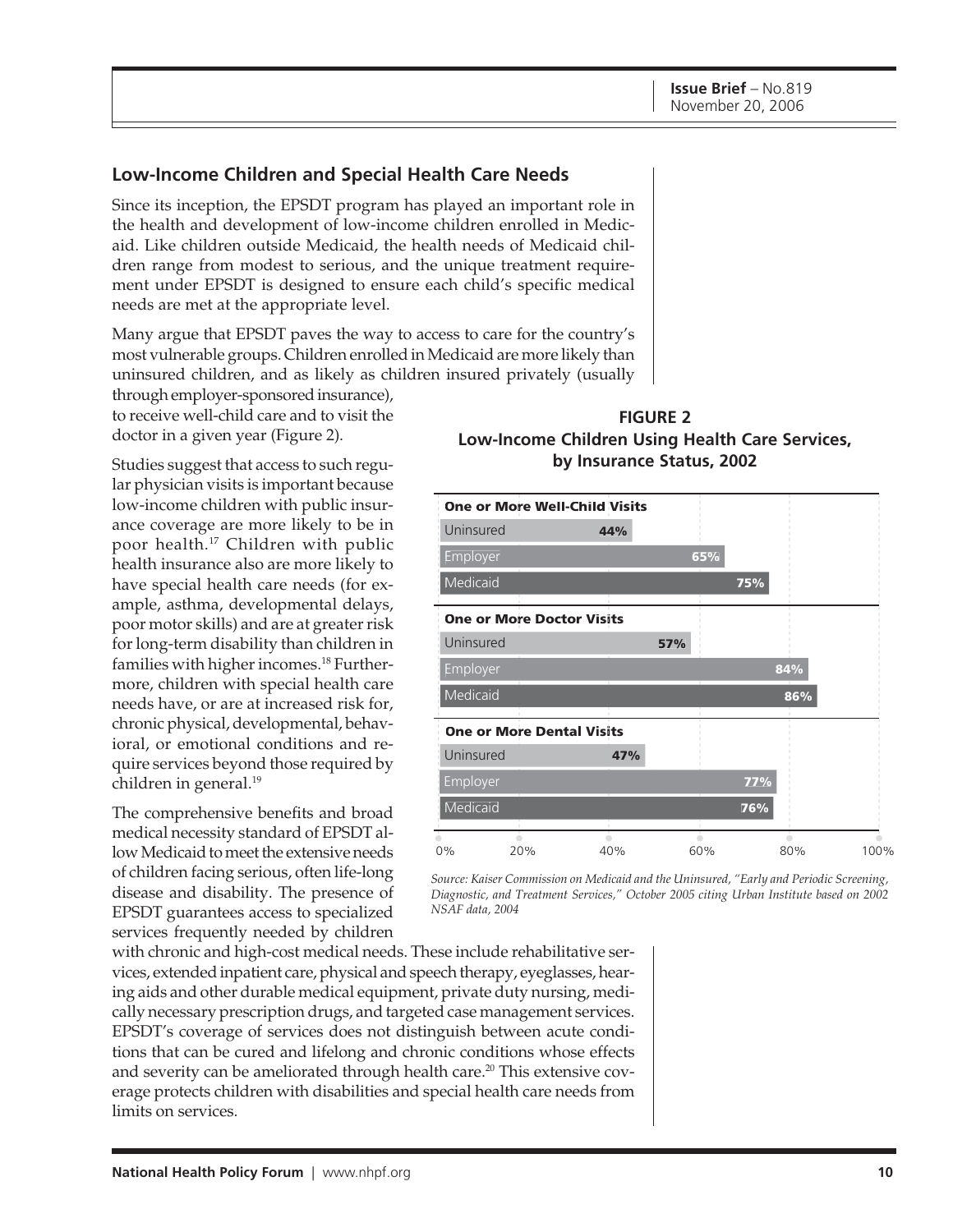A recent study by the Maternal and Child Health Policy Research Center analyzed Medicaid benefit coverage for children without EPSDT. Assessing the amount, duration, and scope of coverage for 12 services<sup>21</sup> needed by children with chronic or high-cost medical needs in 50 state Medicaid programs,<sup>22</sup> the study found:

"…absent the EPSDT diagnostic and treatment service mandate, all states to varying degrees would omit or limit coverage for services that are frequently needed by children with serious physical and developmental conditions to achieve their optimal level of health functional status. The services for which adequate benefits are most likely to be unavailable are private duty nursing services, personal care services, home health care services, and also physical therapy, occupational therapy and speechlanguage pathology services..."23

The study also notes that when benefits are provided, the states frequently impose "condition or treatment exclusions that ignore children's unique needs for preventive and habilitative interventions." Such exclusions would have the greatest effect on children with congenital anomalies and developmental conditions. Finally, the study highlights the variation in Medicaid coverage that might exist for children from one state to another without EPSDT.

In addition to extending a comprehensive health benefit package for children with disabilities or special health care needs, EPSDT plays a key supporting role in other childhood development programs. Medicaid, for example, will pay for care provided in settings that are not traditional medical settings, such as schools or early childhood development centers. While appropriate in most cases, this practice has elicited questions about the substitution of Medicaid payment for programs that might have previously funded health care through other means. Also through EPSDT, Medicaid finances the health care component of programs that provide educational and supportive services to children with disabilities and special health needs, namely programs under the Individuals with Disabilities Education Act and the Maternal and Child Health Services Block Grant (Title V).

## **UNFULFILLED POTENTIAL**

Although EPSDT is designed to ensure access to essential preventive and developmental childhood health care services, the actual administration of EPSDT services is fraught with difficulty. Program complexity, a lack of accurate state data, limited family awareness, confusing managed care arrangements, and state administrative challenges are persistent problems. These problems are effectively barriers to services, and they keep most states from meeting the federal EPSDT mandate. In many cases, children do not receive the services to which they are entitled.

#### **Data**

One of the biggest challenges facing policymakers regarding EPSDT is the lack of reliable national and state data. Although states are required **In many cases, children do not receive the services to which they are entitled.**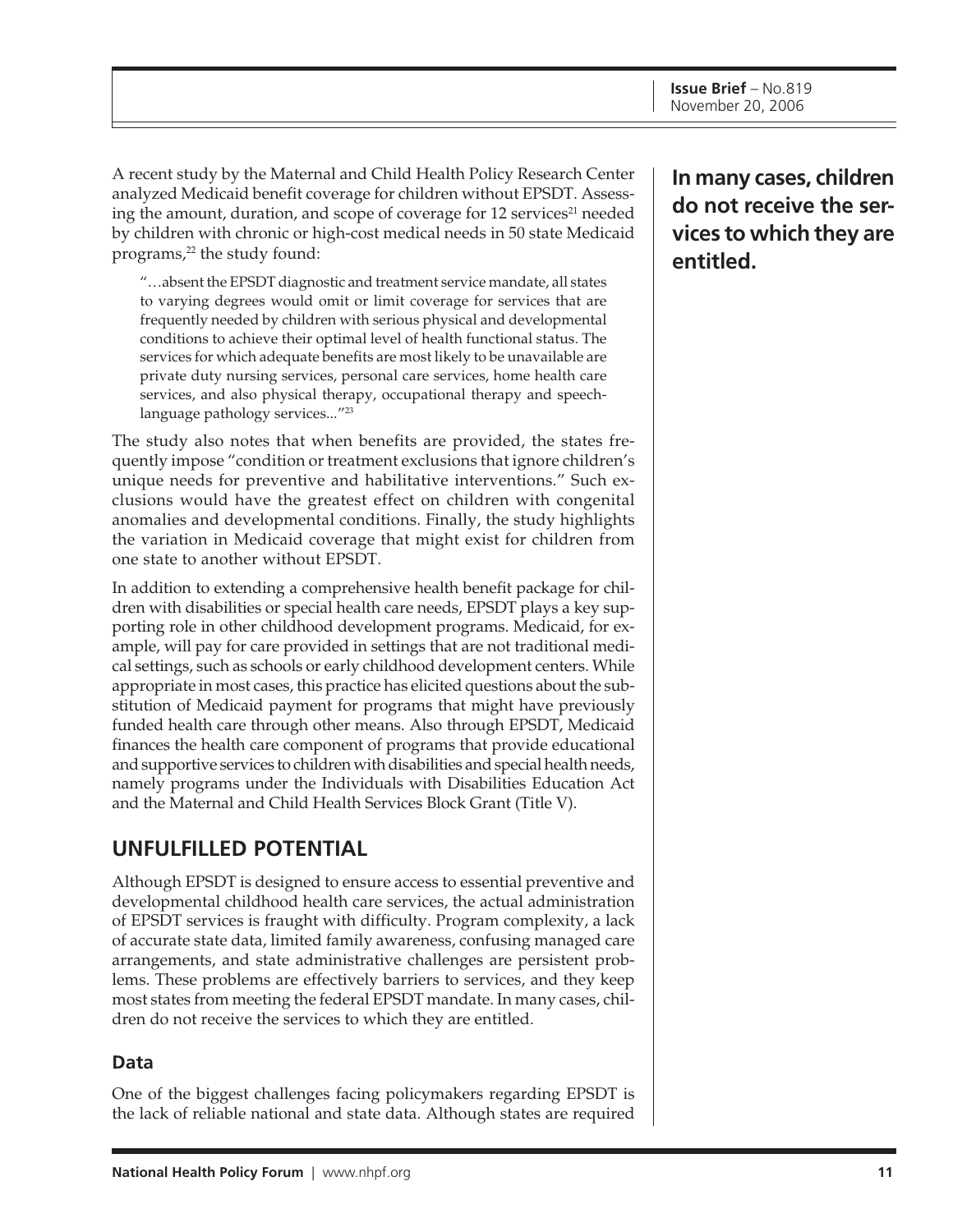to report annually to CMS on EPSDT (providing, among other information, participation rates, number of children receiving medical screens, dental services, and number referred for corrective treatment), state diligence in reporting has been variable, and the accuracy of the data is questionable. For example, some states and managed care organizations assert the data under-represent the number of children receiving EPSDT services. They are concerned that Medicaid providers do not consistently report when an EPSDT-covered service is provided. Also, because payments are under capitation arrangements, provider-benefi-



*Source: Jane Perkins* et al.*,* Children's Health Under Medicaid, A National Review of Early and Periodic Screening, Diagnosis and Treatment 1999-2003 *(Los Angeles: National Health Law Program, May 2005).*

ciary encounter data for specific services are not always submitted to states, making it difficult to track individual receipt of services in managed care.

Child health advocates, in contrast, suggest the data over-represent the number of children receiving EPSDT services because children are counted as having received a screening even if they did not receive all five required elements of the medical screen. State flexibility regarding periodicity schedules is another identified barrier to successfully tracking and monitoring EPSDT service delivery.

The lack of accuracy and completeness in state-reported EPSDT data prevents a comprehensive national view of the EPSDT program. In fact, the Government Accountability Office (GAO) noted that state-reported data to CMS on EPSDT are "unreliable and incomplete" and "inadequate for gauging the success of the program."24 Studies of specific EPSDT services (for example, dental services, lead screening) found that most children in Medicaid do not receive these services.<sup>25</sup>

Despite incomplete data, it is clear EPSDT's success in screening and treating eligible children has not met expectations. Regardless of the accuracy of the data, the actual number of children states report as having received EPSDT screens is only a fraction of the children eligible (Figure 3). Furthermore, annual state-reported data indicate that most states fall well short of the long-standing federal participation goal that 80 percent of Medicaid children should receive timely EPSDT medical screens each year (see Appendix 2).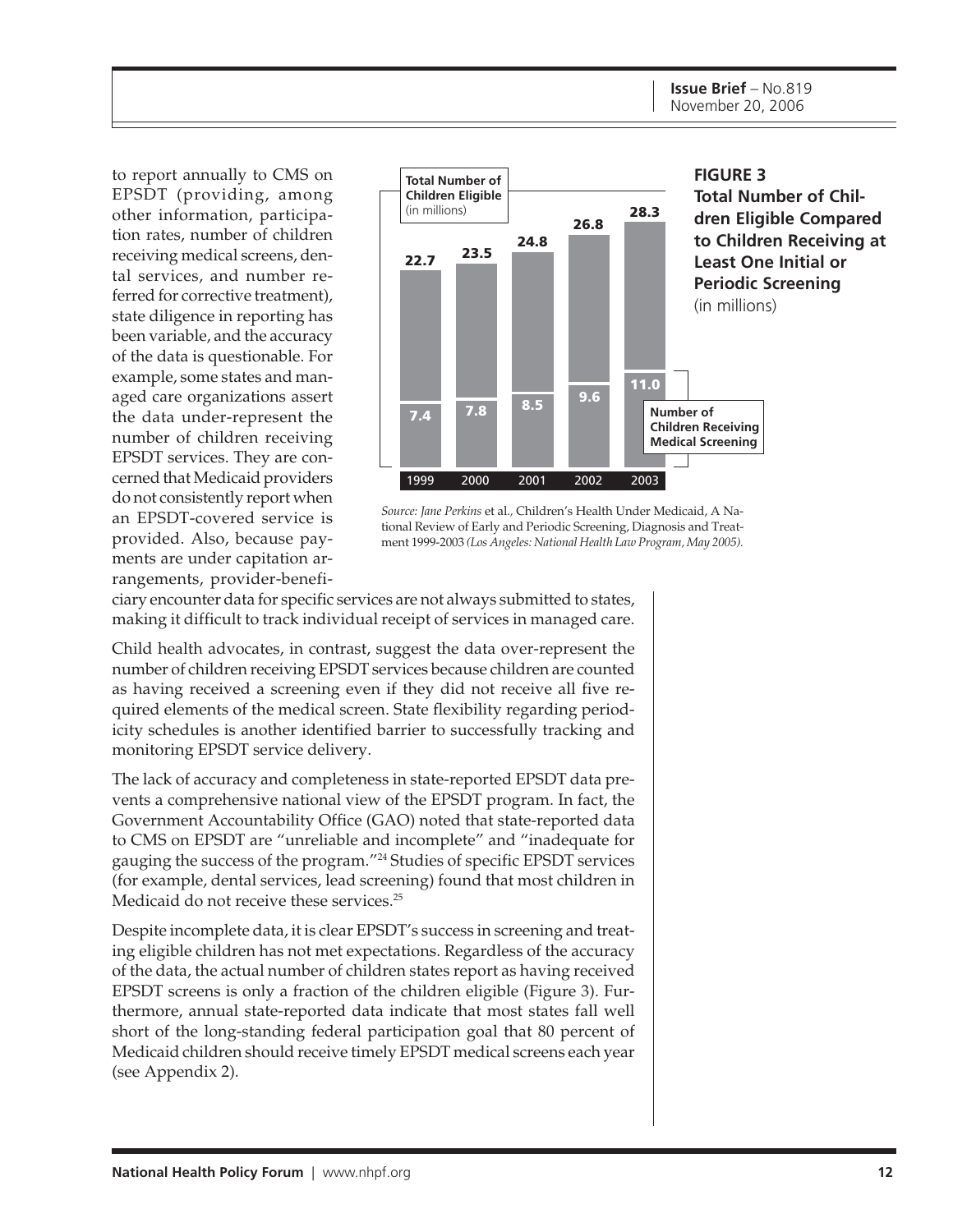**FIGURE 4 Percentage of Children Receiving Medical Screening by Age Group, Fiscal Year 2003**



*Source: Jane Perkins* et al.*,* Children's Health Under Medicaid, A National Review of Early and Periodic Screening, Diagnosis and Treatment 1999-2003 *(Los Angeles: National Health Law Program, May 2005).*

For example, in 2003 only 25 percent of children were reported as receiving a preventive dental screen, and just 15 percent of children under five years of age were reported as receiving a lead blood test.<sup>26</sup> Medical screening rates, while high for infants (82 percent of Medicaid-enrolled children under the age of 1), declined with age (Figure 4).

#### **Barriers to Services**

Several factors contribute to the underutilization of EPSDT services. Three frequently cited barriers are low participation on the part of providers, lack of family awareness or understanding of EPSDT services, and vague managed care contract language.

**Low provider participation** in Medicaid hinders access to EPSDT services. GAO has found there is a shortage of dentists willing to serve Medicaid beneficiaries that directly contributes to the low use of dental services. Shortages of mental health and substance abuse professionals willing to treat Medicaid patients have been problematic as well.<sup>27</sup> Under Medicaid managed care arrangements, state requirements regarding provider networks vary a great deal, from broad provisions stating plans must have "adequate" networks to very specific standards explicitly defining provider arrangements, such as the maximum number of patients per provider. As a result, access can vary dramatically under managed care. Access to participating providers is also limited when providers are unwilling to accept new Medicaid patients.<sup>28</sup> No-show rates of beneficiaries are often cited as the main reason that private providers will not take Medicaid patients. Low payment rates and delays in payment also contribute to low provider participation.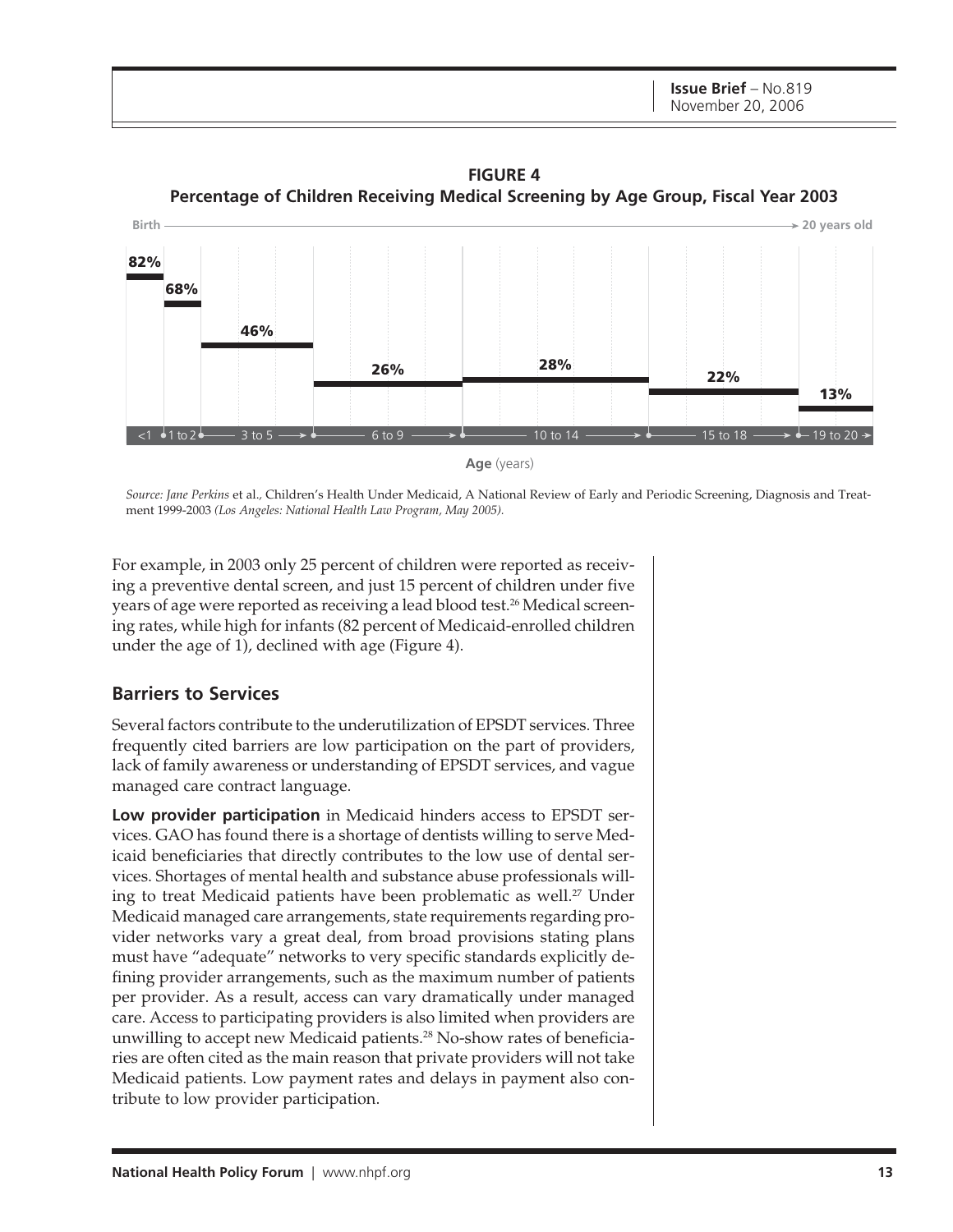**Lack of parental awareness** of Medicaid and EPSDT also affects utilization. Researchers have found that parents whose children are eligible to receive services under Medicaid tend to be less aware of the importance of preventive care than the general population.<sup>29</sup> Often parents are not aware of the breadth of health screening and treatment services their children are entitled to under Medicaid through EPSDT. States and managed care plans have been criticized for inadequate efforts to inform beneficiaries about EPSDT services. For states under pressure to lower Medicaid costs, however, EPSDT outreach and education may not be a priority.

**Managed care** responsibilities regarding EPSDT services are often not well defined. This is a significant issue given that 56 percent of Medicaid children are enrolled in managed care. Although states in general expect Medicaid managed care plans to honor the full EPSDT coverage obligation for enrolled children, state contracts often do not specify what this means.30 In addition, providers often are not informed of the availability of additional benefits for Medicaid children. This creates confusion over what is covered and can lead to inappropri-

ate service denials. In addition, access to specialty care can be hindered by the need to obtain a referral if a provider is outside the managed care network.

Inherent financial incentives in capitated payment systems to control or limit utilization of services can also

curb access to services. Many believe the incentive to cut costs may outweigh the incentive to promote preventive and primary care. States cannot delegate their responsibility to provide EPSDT services to managed care plans; they are expected to provide access to services not covered by managed care plans. Analysts have raised concerns that the combination of these factors calls into question states' ability to ensure that EPSDT is provided. This could be especially problematic in some cases, such as under the new benefit options included in the DRA, where the state's plan is to fulfill the EPSDT requirement by wrapping around the benefits offered in a less-comprehensive benchmark benefit plan.

#### **Legal Action**

State failures to adequately provide EPSDT services have resulted in litigation, usually focusing on specific aspects of the federal requirements. At least 28 states have been sued by beneficiaries or advocacy groups since the early 1990s for not providing required access to EPSDT services.<sup>31</sup> Some cases specifically focused on the provision of screening services. Others involved obtaining coverage for treatment services. Early lawsuits sought to require state Medicaid programs to implement EPSDT; later ones have ranged from failure to cover selected services to alleged program-wide failures and deficiencies.

**Inherent financial incentives in capitated payment systems to control or limit utilization of services can also curb access to services.**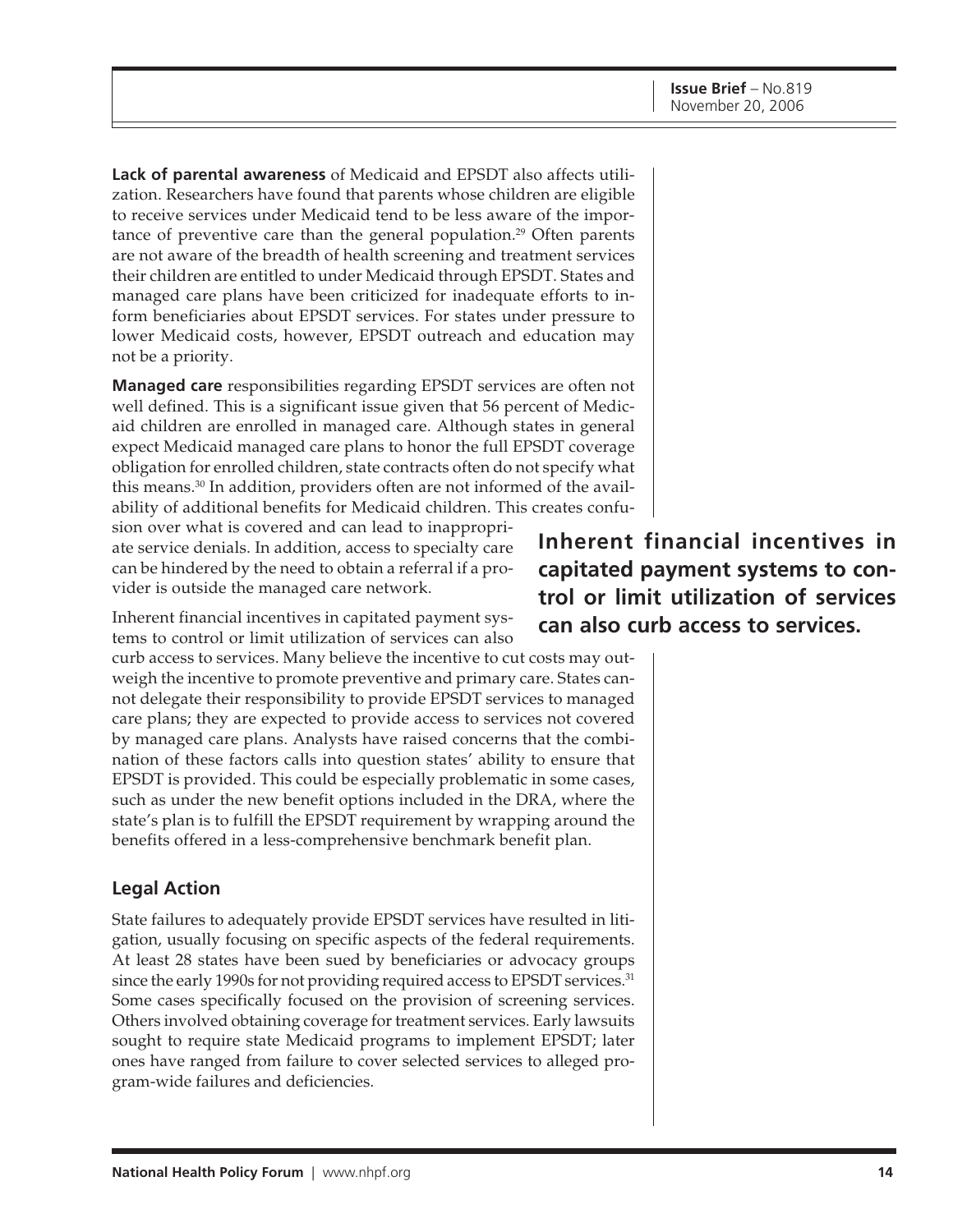Examples of cases include:

- A 1998 case in Maine<sup>32</sup> filed on behalf of Medicaid- eligible children who have severe mental impairments, including mental retardation, autism, or mental illness and who need home or community-based services. The complaint alleged the state was failing to provide needed EPSDT covered services, including case management, inhome aides, medication monitoring, and mental health counseling in a timely manner.
- $\blacksquare$  A 1991 case in Maryland<sup>33</sup> in which it was claimed that the state wasn't providing timely screens for foster children.
- A1993 case in Texas<sup>34</sup> in which it was claimed that lead blood level assessments were not being provided under EPSDT.
- A1993 case in Virginia<sup>35</sup> in which it was claimed that the state was not providing funds for medically necessary organ transplants to children under 21 who were otherwise qualified under the state's Medicaid plan.
- A1993 case in Florida<sup>36</sup> in which it was claimed that the state was responsible to pay for liver-bowel transplant and incidental medical treatment for qualified Medicaid beneficiaries under the age of 21.

In all of these cases, the courts ruled in favor of the plaintiffs.

Between 2001 and 2003, the majority of EPSDT litigation focused on access to community-based mental and behavioral health services. Many of these cases have stemmed from state Medicaid agency contracts with private managed care entities to provide all or a subset of Medicaid services. Rulings in these cases repeatedly note that contracts with managed care entities or other "agents" do not allow the state to avoid responsibility for implementing EPSDT. The state remains legally responsible for ensuring the provision of services covered by the Medicaid program, including required EPSDT services. These cases included:

- $\blacksquare$  A 2001 class action complaint in Tennessee<sup>37</sup> alleging failure of the statewide managed care program to ensure that children get EPSDT services. Children and their families noted numerous problems in their complaint, including the lack of outreach and informing; failure to provide screening and diagnostic services; and failure to provide needed treatment, from wheelchairs to home-based mental health services.
- A 2003 case in Indiana<sup>38</sup> that challenged the state's refusal to cover long-term psychiatric residential treatment facility (PRTF) services for children under age 21. The state contended that other inpatient psychiatric offerings were sufficient to meet the children's needs. The court rejected the state's argument and found that PRTF services are included under covered EPSDT services.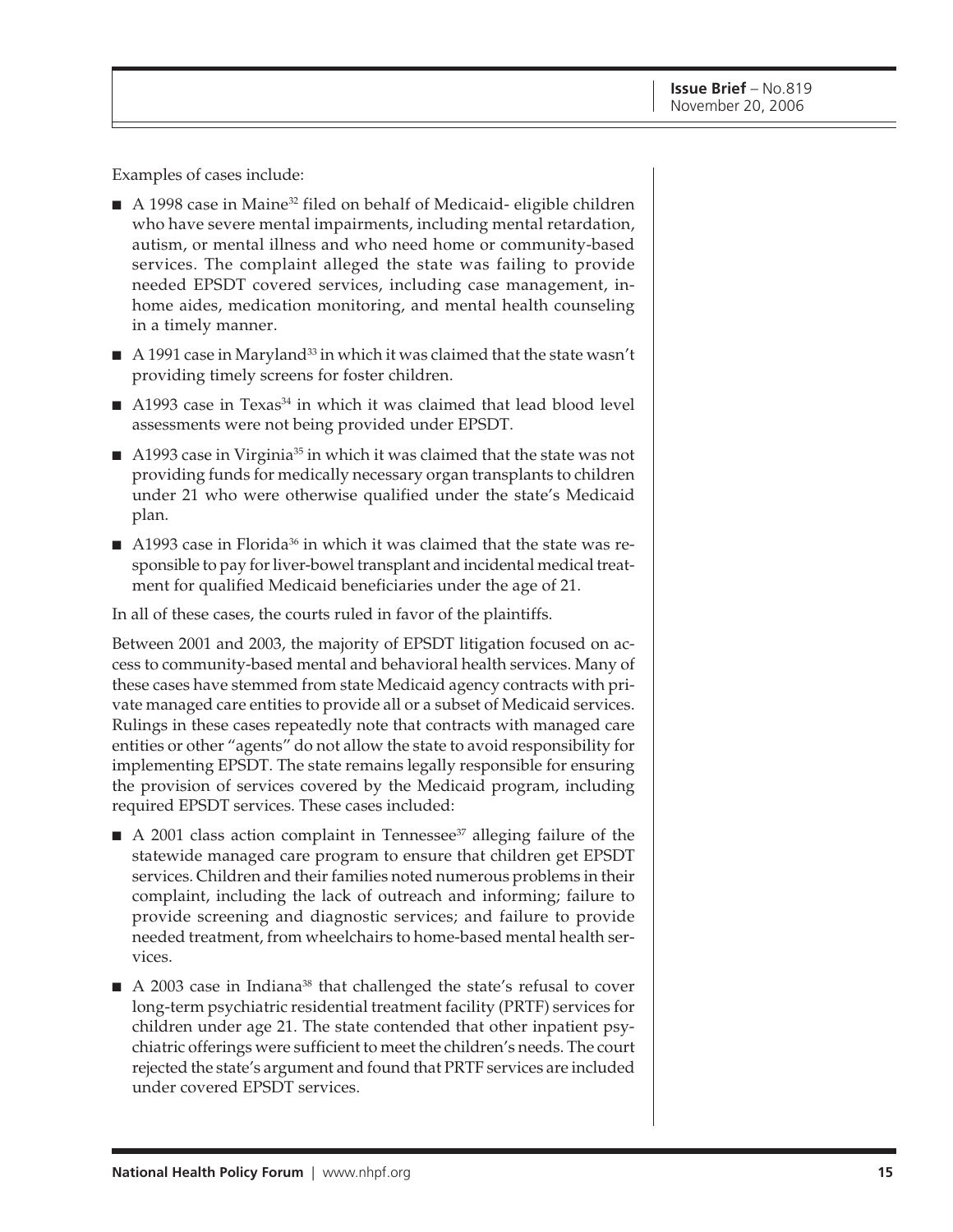Litigation has significantly influenced the EPSDT program. Lawsuits usually highlight state shortcomings to fully meet the federal EPSDT mandate. This creates a defensiveness on the part of states as well as a desire to limit the scope of the program. The lawsuits also provide opportunities to improve state EPSDT programs.

Many contend further administrative changes are needed to keep the EPSDT program current. Efforts are underway to "modernize" the administration of the EPSDT benefit. The operational and service delivery dimensions of the program have not changed despite changes in pediatric practice, the organization and delivery of health care, provider compensation arrangements, and quality performance measurement. An "operational prototype" for EPSDT services is currently under development by the Center for Health Care Strategies, Inc., and the George Washington University Center on Health Policy Research. The prototype will be a set of policy and procedural recommendations that seek to address key deficiencies in the current system and give agencies and managed care organizations that serve children some concrete tools to re-orient EPSDT toward integrated service provision, continuous quality improvement, and measuring key health outcomes.<sup>39</sup>

#### **Misuse and Abuse**

Fraud, waste, and abuse in the Medicaid program are not new, nor is the fact that providers are frequently the source. Although many common problems may be simple mistakes, there also are intentional abuses. Provider billing abuses have been found regarding the provision of EPSDT services. Such inappropriate practices include billing for health care screens that have never been performed, providing and billing for multiple visits for the same screening service within a given periodicity schedule, billing for screens performed on non-Medicaid children, and billing for services not medically justified. These abuses of the EPSDT benefits result in Medicaid overpayments for providers and tarnish the program's reputation.

Efforts to eliminate improper Medicaid payments are not always a priority for states, most commonly because of limited resources. Another issue of concern is the effect on provider willingness to participate in Medicaid because they are generally paid much less than they would be under Medicare or private insurance. If states crack down too aggressively on provider overcharges, they could be faced with providers quitting the Medicaid program altogether. For example, Ohio's Inspector General found that seven speech and hearing centers had exploited a loophole in the state Medicaid billing cycle and overcharged Medicaid by \$3.4 million. The state chose to settle for \$155,000 from two of the centers and decided to prosecute just one center. The state believed if it vigorously pursued the providers it would have essentially closed every speech and hearing center in the state.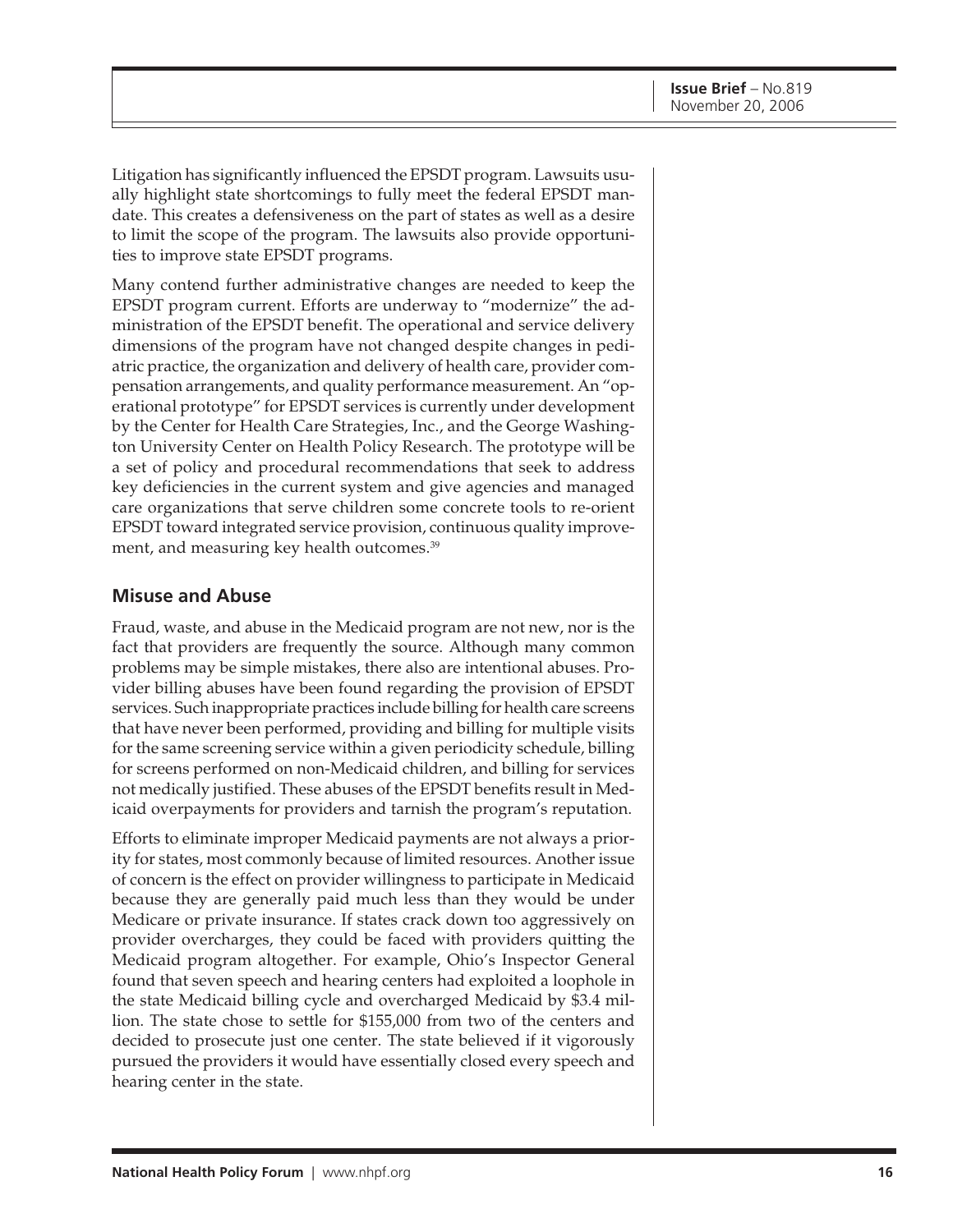#### **Too Costly?**

As the largest share of state expenditures, Medicaid has long been the center of state fiscal crises and the focus of state efforts to balance their budgets. As Tennessee Gov. Phil Bredesen stated, "Medicaid is a clear and present danger to the budgets and priorities of the states. It has become the gorilla that comes to the table and eats and drinks what it wants, and then education and public safety and state employees get to fight over what is left."40

Since 2001, states have employed several different strategies to reduce the growth in their Medicaid spending, from reducing provider payments to restricting eligibility and benefits and increasing beneficiary co-payments.<sup>41</sup> The open-ended nature of the EPSDT program with its federal override of state benefit limitations has been alleged to contribute to higher Medicaid costs for states. The fact that it provides a richer benefit than most private insurance policies raises other concerns, particularly in light of increasing number of eligible working poor families. On the other hand, child health advocates contend EPSDT is not the "budget breaker" states portray it to be, arguing children remain inexpensive in comparison to other populations covered by Medicaid (Figure 5).

Lack of reliable data, however, makes it impossible to determine the additional cost implications, if any, of EPSDT. State Medicaid plans are broadly drafted and it is difficult to measure the extent to which federal EPSDT requirements override state limitations on benefits. In 2000, one study on EPSDT costs concluded that it is not possible to determine from a review of state Medicaid plans and managed care contracts the additional cost impact of EPSDT in relation to either conventional insurance or the level of coverage that would be available in the case of "standard" state Medicaid plan coverage for adults.<sup>42</sup>

A broader examination of Medicaid costs shows lower costs for children enrolled in Medicaid than those with private insurance. A review of medical expenditure data including all the services covered by EPSDT, many of which are not typically covered by private insurance, for years 1996 through 1999 shows that Medicaid costs less per child on average (\$924) than private insurance (\$1,344).<sup>43</sup> These lower costs can likely be explained by lower provider reimbursement rates and by the savings generated through widespread utilization of managed care in Medicaid.

**FIGURE 5 Per Capita Medicaid Spending, Children and All Medicaid Enrollees**



*Source: Kaiser Family Foundation,August 26, 2005; available at statehealthfacts.org.*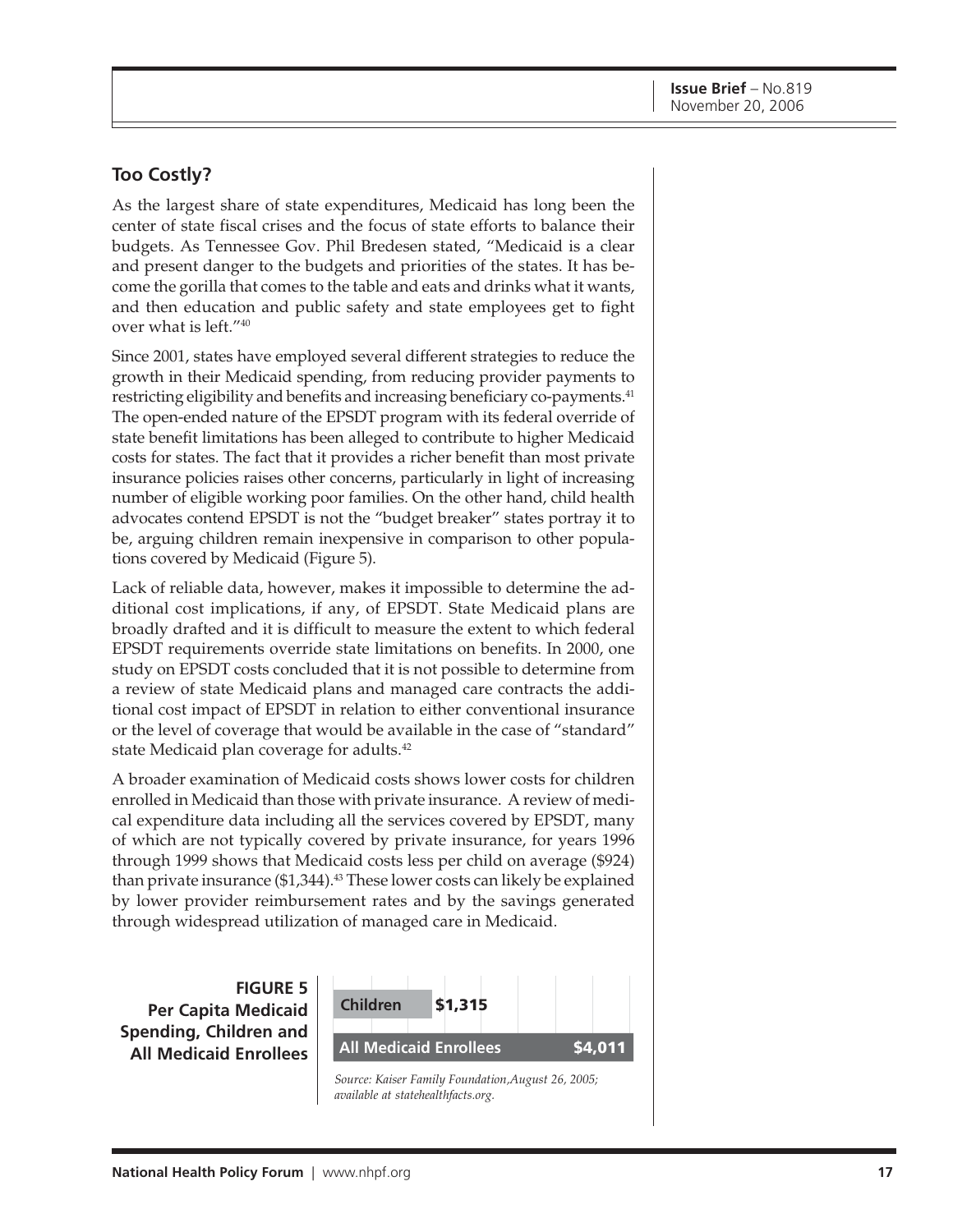## **CHANGES ON THE HORIZON?**

Individual state efforts to change EPSDT are not new. Through the Health Insurance Flexibility and Accountability (HIFA) "section 1115" demonstration initiative, some states are pursuing changes to EPSDT as part of a broader overhaul of state Medicaid benefits. Many of the changes involve state optional eligibility groups such as near-poor children. Some proposed changes, however, would affect all children, including federally defined mandatory eligibility groups of children.

- **Tennessee** Since 2002 the state with the landmark section 1115 demonstration that expanded Medicaid, called TennCare, has wanted to drop EPSDT services for its expansion population,<sup>44</sup> which is an optional eligibility group. In addition, in its most recent waiver proposal, the state is seeking authority to apply a new, more restrictive medical necessity standard for all children. This new standard would approve services that are "the least costly alternative…adequate to address the medical condition." Although the state indicated the new definition would be applied in a manner "consistent with EPSDT," it is unclear what the effect on Medicaid children would be. Some are concerned the new standard would enable the state to determine whether EPSDTcovered services are "necessary" for a particular Medicaid child.
- **Washington** As part of its proposed effort to expand Medicaid eligibility, Washington wants to implement new cost-sharing requirements for optional services, as well as services accessed through EPSDT. The state has also specifically requested a waiver of the EPSDT service requirements for optional groups of children.
- **Michigan** In an effort to alter the state's Medicaid benefits while expanding its SCHIP program, Michigan has proposed to replace EPSDT benefits with services that "meet the criteria" of the American Academy of Pediatrics for children in families with incomes up to 100 percent of the federal poverty level.

#### **Early DRA Activity**

The future of EPSDT will continue to come into question as states use new options under the DRA to transform Medicaid to look more like private insurance through benefit changes and increased cost sharing. The new EPSDT wrap-around benefit requirement created by the DRA is intended to preserve the program. However, as states start using the increased flexibility provided by DRA to reform their programs, changes in actual EPSDT coverage appear to be occurring.

West Virginia's recently approved alternative Medicaid benefits package is alleged to restrict children's access to screening and treatment services guaranteed by the Medicaid statute. The state has redefined EPSDT in its basic benefit package to include only screening exams and some dental,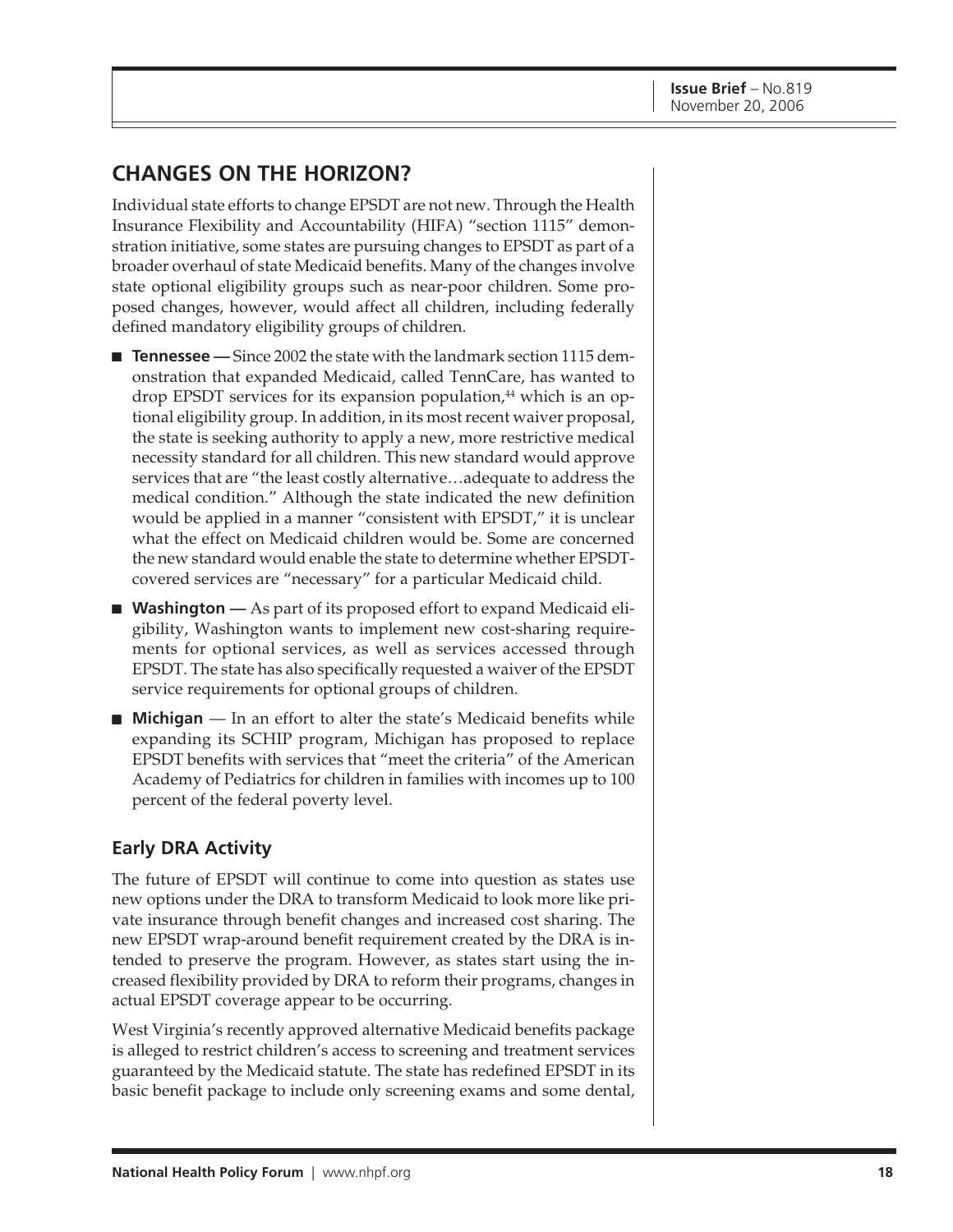vision, and hearing services that are part of the EPSDT benefit. Some analysts assert that the new state definition fails to include the follow-up diagnostic and treatment services that a health-care provider prescribes for a child on the basis of the child's screening examination and, as a result, is contrary to federal law.

West Virginia's decision to scale back or eliminate EPSDT services in its basic benefit package highlights the need for the wrap-around benefit requirement if the nature of the benefit as defined in federal law and regulations is to be maintained. Benchmark benefit packages allowed under the state plan amendment option of the DRA traditionally provide less comprehensive coverage than Medicaid. A recent review of the standard Blue Cross Blue Shield benefit plan offered under FEHB Program, an approved benchmark plan, found the plan to be generous with respect to coverage of basic medical services, including prescription drugs, but "insufficient to meet all of the needs of children with severe or complex physical or developmental conditions." In addition, coverage of specialized services, "specifically therapies, home health care, durable medical equipment, and personal care, are typically limited in scope and amount and sometimes unavailable."45

### **CONCLUSION**

There is no doubt that EPSDT is a unique program with a critical role. Its unprecedented scope of health care coverage for Medicaid children of various medical needs is a critical component of the health care system for certain low-income families. The original premise of the program that it is in the national interest to ensure preventive health care to poor, needy, and vulnerable children—is likely still a clear and valid justification for its continuation. However, questions about the administration, feasibility, and costs of EPSDT have persisted since its inception. The program is not reaching its potential, and, although much concern is expressed about costs and administrative complexity, poor data undermine efforts to understand the true cost implications of EPSDT. In theory, the EPSDT program can be viewed as ideal, but in reality children are not receiving all required screening and necessary treatment services.

As the Medicaid program continues to evolve in times of limited state and federal funds, increasing enrollment, and increasing health care costs, the role of EPSDT will be highly debated. As states model their Medicaid programs more like private insurance, it is important to recognize the elements of EPSDT that allow it to succeed where private insurance may fail, particularly with regard to providing specialty services for chronic and high-cost medical needs. Medicaid's importance to children and adolescents is ongoing, and the role of EPSDT will undoubtedly be considered and reconsidered.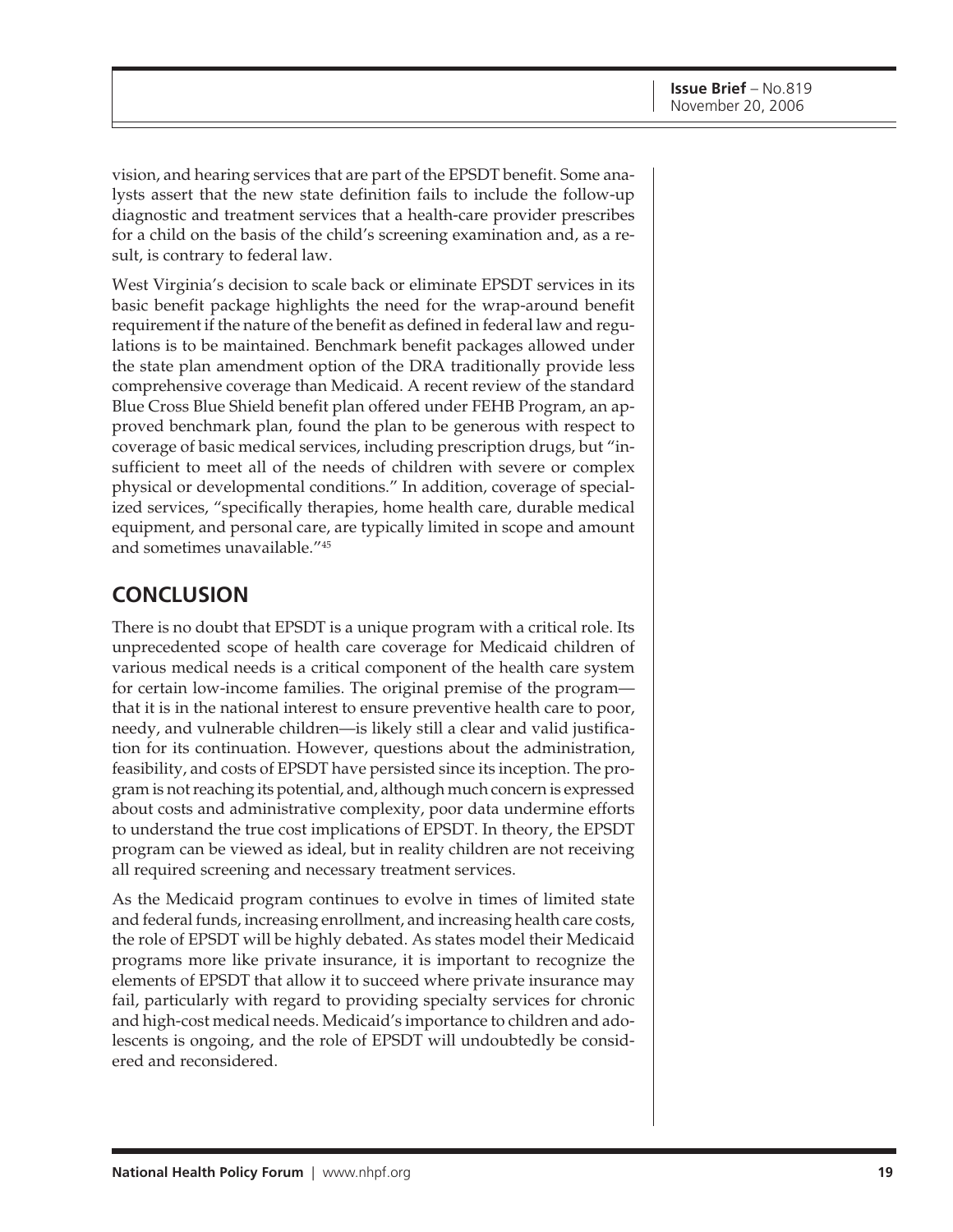### **ENDNOTES**

1. Poor children reside in families with incomes at or below the federal poverty level; nearpoor children reside in families with an income between 100 and 200 percent of the federal poverty level. Sara Rosenbaum *et al.*, "National Security and U.S. Child Health Policy: The Origins and Continuing Role of Medicaid and EPSDT," George Washington University, School of Public Health and Health Services, Department of Health Policy, Policy Brief, April 2005; available at [www.gwumc.edu/sphhs/healthpolicy/chsrp/downloads/mil\\_prep042605.pdf.](http://www.gwumc.edu/sphhs/healthpolicy/chsrp/downloads/mil_prep042605.pdf)

2. For more information on the DRA, see Jennifer Ryan, "Medicaid in 2006: A Trip Down the Yellow Brick Road?" National Health Policy Forum, Issue Brief 810, March 29, 2006; available at [www.nhpf.org/pdfs\\_ib/IB810\\_Medicaid 2006\\_03-29-06.pdf.](http://www.nhpf.org/pdfs_ib/IB810_Medicaid 2006_03-29-06.pdf)

3. Congressional Budget Office (CBO), "Congressional Budget Office Cost Estimate for S.1932, the Deficit Reduction Act of 2005," January 27, 2006, pp. 35–37; available at [www.cbo.gov/ftpdocs/70xx/doc7028/s1932conf.pdf.](http://www.cbo.gov/ftpdocs/70xx/doc7028/s1932conf.pdf) See also CBO, "Additional Information on CBO's Estimate for the Medicaid Provisions of the Conference Agreement for S. [1932, the Deficit Reduction Act of 2005," January 27, 2006; available at www.cbo.gov/](http://www.cbo.gov/ftpdocs/70xx/doc7030/s1932updat.pdf) ftpdocs/70xx/doc7030/s1932updat.pdf.

4. Mark B. McClellan, "Statement on EPSDT Coverage for Children Under 19," April 2006; available at [www.tilrc.org/Real%20Choice%20Website/epsdt0406.htm.](http://www.tilrc.org/Real%20Choice%20Website/epsdt0406.htm)

5. Charles Grassley and Joe Barton, "Grassley Specifies Intent of Two Medicaid Provisions in Deficit Reduction Act," letter to Health and Human Services Secretary Leavitt, [March 30, 2006; available at www.senate.gov/~finance/press/Gpress/2005/](http://www.senate.gov/~finance/press/Gpress/2005/prg033006b.pdf) prg033006b.pdf.

6. Rosenbaum *et al.*, "National Security and U.S. Child Health Policy."

7. President's Task Force on Manpower Conservation, *One-Third of a Nation: A Report of Young Men Found Unqualified for Military Service*, Washington, DC, June 1, 1964.

8. The Commonwealth Fund, "EPSDT: An Overview," September 2005; available at [www.cmwf.org/usr\\_doc/893\\_EPSDT\\_overview.pdf.](http://www.cmwf.org/usr_doc/893_EPSDT_overview.pdf)

9. Social Security Administration, *Compilation of the Social Security Laws, Vol. II, "*P.L. 90- 248," January 1, 2005; available at [www.ssa.gov/OP\\_Home/comp2/comp2.html.](http://www.ssa.gov/OP_Home/comp2/comp2.html)

10. Kaiser Commission on Medicaid and the Uninsured, "Early and Periodic Screening, [Diagnostic, and Treatment Services," fact sheet, October 2005; available at www.kff.org/](http://www.kff.org/medicaid/upload/Early-and-Periodic-Screening-Diagnostic-and-Treatment-Services-Fact-Sheet.pdf) medicaid/upload/Early-and-Periodic-Screening-Diagnostic-and-Treatment-Services-Fact-Sheet.pdf.

11. CMS, "FY 2004 SCHIP Annual Enrollment Report"; available for download at [www.cms.hhs.gov/NationalSCHIPPolicy/SCHIPER/list.asp.](http://www.cms.hhs.gov/NationalSCHIPPolicy/SCHIPER/list.asp)

12. Jane Perkins, "Maintaining Health Services for Children Amid Welfare Confusion: The Importance of Early and Periodic Screening, Diagnosis and Treatment," National Health Law Program, 2000; available at [www.nls.org/conf2000/epsdtar.htm.](http://www.nls.org/conf2000/epsdtar.htm)

13. Recommended immunizations are based on Centers for Disease Control and Prevention, "Advisory Committee for Immunization Practices Recommendations"; available at [www.cdc.gov/nip/publications/acip-list.htm.](http://www.cdc.gov/nip/publications/acip-list.htm)

14. All children are considered at risk for lead poisoning and must be screened. CMS requires that all children receive a screening blood lead test at 12 months and 24 months. Children between ages 36 months and 72 months must receive a screening blood test if they have not been previously screened for lead poisoning.

[15. CMS, "EPSDT Benefits," updated December 14, 2005; available www.cms.hhs.gov/](http://www.cms.hhs.gov/MedicaidEarlyPeriodicScrn/02_Benefits.asp) MedicaidEarlyPeriodicScrn/02\_Benefits.asp.

16. Maureen O'Connell and Sidney Watson "Medicaid and EPSDT," Neighborhood Legal Services, March 2001; available a[t www.nls.org/conf/epsdt.htm.](http://www.nls.org/conf/epsdt.htm)

**Endnotes** / continued ➤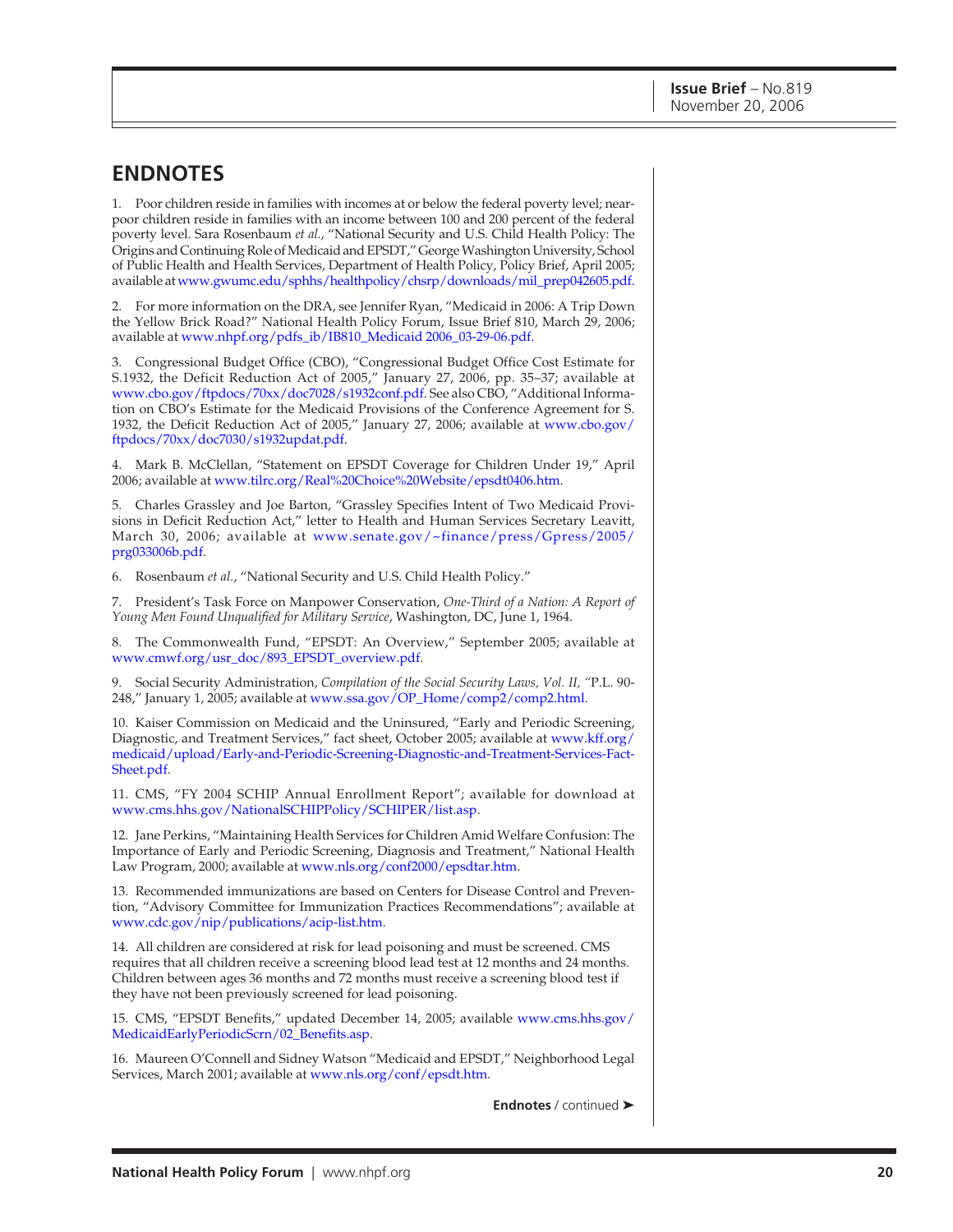#### **Endnotes** / continued

17. National Association of Children's Hospitals and Related Institutions (NACHRI), "50- State Analysis of Adult Medicaid Benefits Shows Children Need Federal Guarantee of EPSDT [Coverage," fact sheet, October 2005; available at www.childrenshospitals.net/AM/](http://www.childrenshospitals.net/AM/Template.cfm?Section=Accomplishments1&Template=/CM/HTMLDisplay.cfm&ContentID=20854) Template.cfm?Section=Accomplishments1&Template=/CM/HTMLDisplay.cfm& ContentID=20854.

18. NACHRI, "50-State Analysis."

19. For more information on Children with Special Health Care needs, see Christie Provost Peters, "Children with Special Health Care Needs: Minding the Gaps," National Health [Policy Forum, Background Paper, June 27, 2005; available at www.nhpf.org/pdfs\\_bp/](http://www.nhpf.org/pdfs_bp/BP_CSHCN_06-27-05.pdf) BP\_CSHCN\_06-27-05.pdf.

20. Rosenbaum *et al.*, "National Security and U.S. Child Health Policy"

21. These 12 services are physician services, inpatient and outpatient hospital services, prescription drugs, physical therapy, occupational therapy, speech therapy, private duty nursing, home health care, personal care, durable medical equipment, and medical supplies.

22. Oregon was not included, but the District of Columbia was.

23. Harriette Fox and Peggy McManus, Maternal and Child Health Policy Research Center, "A 50-State Analysis of Medicaid Benefit Coverage for Children without EPSDT," memorandum to the March of Dimes and National Association of Children's Hospitals, September [2005; available at www.mchpolicy.org/publications/documents/50-StateAnalysisof](http://www.mchpolicy.org/publications/documents/50-StateAnalysisofMedicaidBenefitCoverageforChildrenwithoutEPSDT.pdf) MedicaidBenefitCoverageforChildrenwithoutEPSDT.pdf.

24. Government Accountability Office (GAO), "Stronger Efforts Needed to Ensure Children's Access to Health Screening Services," GAO-01-749, July 2001; available at [www.gao.gov/new.items/d01749.pdf.](http://www.gao.gov/new.items/d01749.pdf)

25. GAO, "Stronger Efforts."

26. Jane Perkins *et al.*, *Children's Health Under Medicaid, A National Review of Early and Periodic Screening, Diagnosis and Treatment 1999-2003,* (Los Angeles: National Health Law Program, May 2005).

27. Marsha Regenstein, Christy Schroer, and Jack A. Meyer, "Medicaid Managed Care for Persons with Disabilities: A Closer Look" Economic and Social Research Institute, Kaiser [Commission on Medicaid and the Uninsured, April 2000; available at www.kff.org/med](http://www.kff.org/medicaid/2179-index.cfm)icaid/2179-index.cfm.

28. GAO, "Medicaid and SCHIP: States Use Varying Approaches to Monitor Children's Access to Care," GAO-03-222, January 2003; available [at www.gao.gov/new.items/d03222.pdf.](http://www.gao.gov/new.items/d03222.pdf)

29. GAO, "Stronger Efforts."

30. Sara Rosenbaum and Colleen Sonosky "Federal EPSDT Coverage Policy: An Analysis of State Medicaid Plans and State Medicaid Managed Care Contracts," Center for Health Services Research and School of Public Health and Health Services, George Washington University, Prepared for the Health Care Financing Administration, December 2000; available a[t www.gwumc.edu/sphhs/healthpolicy/chsrp/downloads/epsdt\\_execsum.pdf.](http://www.gwumc.edu/sphhs/healthpolicy/chsrp/downloads/epsdt_execsum.pdf)

31. GAO, "Stronger Efforts."

32. *French v. Concannon,* No. 97-CV-24-B-C (E. Me. July 16, 1998) (Order of dismissal and agreement) (Clearinghouse Rev. No. 51,989).

33. *L.J. Darr v. Massinga,* 699 F. Supp. 508(D.Md. 1988), same case, 778 F. Supp. 253 (D. Md. 1991).

34. *Thompson v. Raiford,* No.3:92-CV-1539-R, 1993 WL 497232 (N.D. Tex., Sept. 24, 1993).

35. *Pereira v. Kozlowski,* 996 F. 2d 723 (4th Cir. 1993), aff'g, 805 F. Supp. 361 (E.D. Va. 1992).

**Endnotes** / continued ➤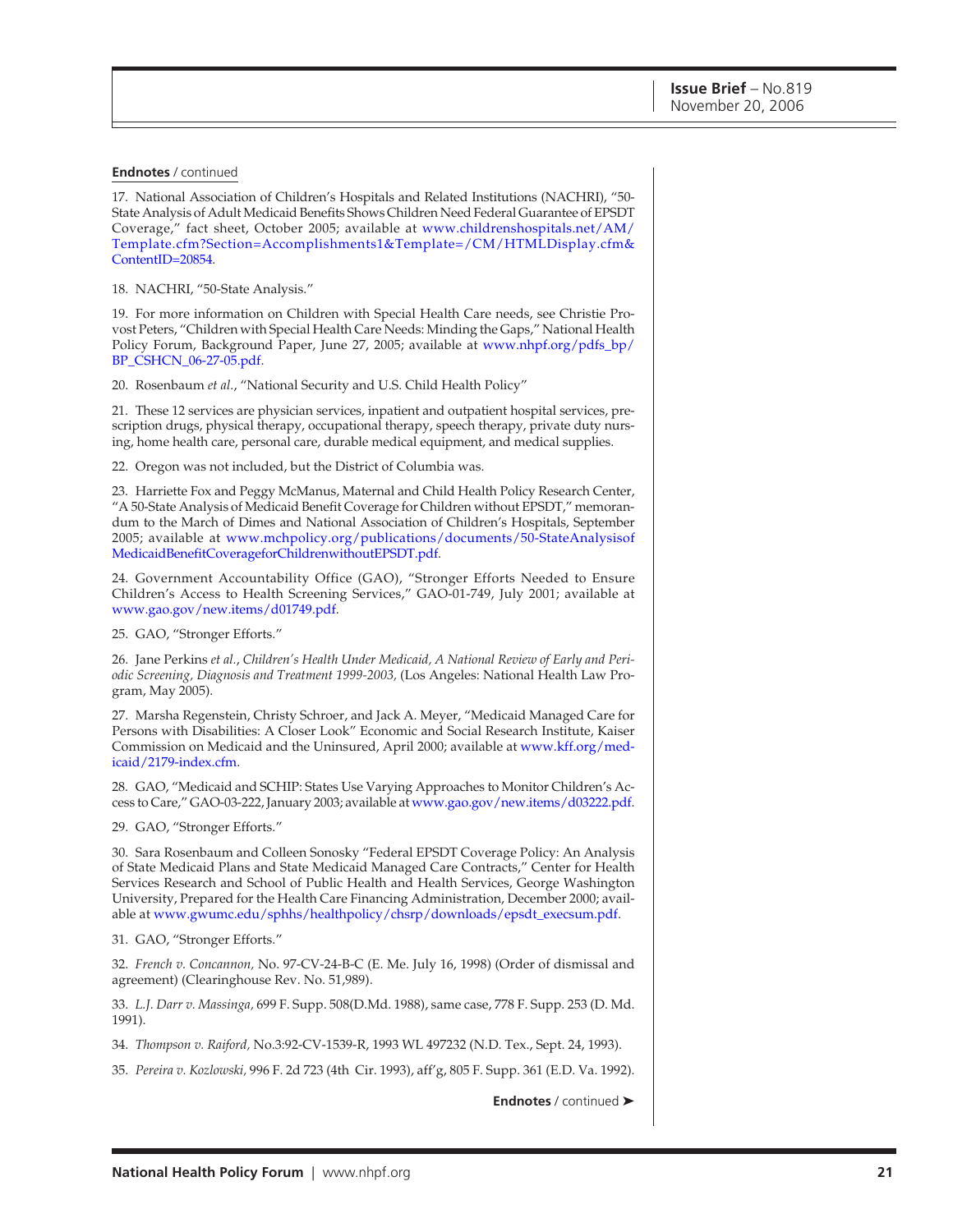#### **Endnotes** / continued

36. *Pittman by Pope v. Sec'y of Fla. Dep't. of Health and Rehab. Serv.,* 998 F.2d 887 (11th Cir.), *cert. denied*, 510 U.S. 1030 (1993).

37. *John B. v. Menke,* 176 F. Supp. 2d 786 (M.D. Tenn. 2001).

38. *Collins v. Hamilton,* 2003 US App. LEXIS 22777 (7th Cir. 2003), aff'g, 231 F. Supp. 2d 840 (S.D. Ind. 2002).

39. Centers for Health Care Strategies, Inc., "Modernizing EPSDT: Developing an Operational Prototype for a 21<sup>st</sup> Century Medicaid Program"; available at www.chcs.org/ info-url\_nocat3961/info-url\_nocat\_show.htm?doc\_id=283539.

40. Phil Bredesen, "Remarks: NCSU Emerging Issues Forum," February 8, 2005; available at [www.tennesseeanytime.org/governor/viewArticleContent.do?id=339&page=0.](http://www.tennesseeanytime.org/governor/viewArticleContent.do?id=339&page=0)

41. Vernon Smith *et al*., "States Respond to Fiscal Pressure: A 50-State Update of State Medicaid Spending Growth and Cost Containment Actions," Kaiser Commission on Med[icaid and the Uninsured, January 2004; available at www.kff.org/medicaid/](http://www.kff.org/medicaid/loader.cfm?url=/commonspot/security/getfile.cfm&PageID=30453) loader.cfm?url=/commonspot/security/getfile.cfm&PageID=30453.

42. Rosenbaum and Sonosky, "Federal EPSDT Coverage Policy."

43. Kaiser Family Foundation, "Early and Periodic Screening, Diagnostic, and Treatment Services." This publication cited analysis of Medical Expenditure Panel Survey data from 1996 through 1999, contained in Jack Hadley and John Holahan, "Is Health Care Spending Higher under Medicaid or Private Insurance?" *Inquiry,* 40, no. 4 (Winter 2003-2004), pp. 323–342.

44. Cindy Mann, "The New TennCare Waiver Proposal: What is the Impact on Children?" Georgetown University, Health Policy Institute, March 7, 2005; available at [http://ihcrp.georgetown.edu/pdfs/tenncareandchildren.pdf. T](http://ihcrp.georgetown.edu/pdfs/tenncareandchildren.pdf)ennessee maintains that previous federal waiver approvals permit the state to refrain from providing the standard EPSDT services to the expansion group of children; currently these children are receiving EPSDT services.

45. Maternal and Child Health Policy Center, "Analysis of FEHBP's Blue Cross and Blue Shield Standard Option Plan," June 2005; available at www.childrenshospitals.net/AM/ [Template.cfm?Section=State\\_Medicaid\\_Tool\\_Kit&Template=/CM/ContentDisplay.cfm](http://www.childrenshospitals.net/AM/Template.cfm?Section=State_Medicaid_Tool_Kit&Template=/CM/ContentDisplay.cfm&CONTENTID=20857) &CONTENTID=20857.

**NATIONAL** HEALTH POLICY FORUM

*The National Health Policy Forum is a nonpartisan research and public policy organization at The George Washington University. All of its publications since 1998 are available online at www.nhpf.org.*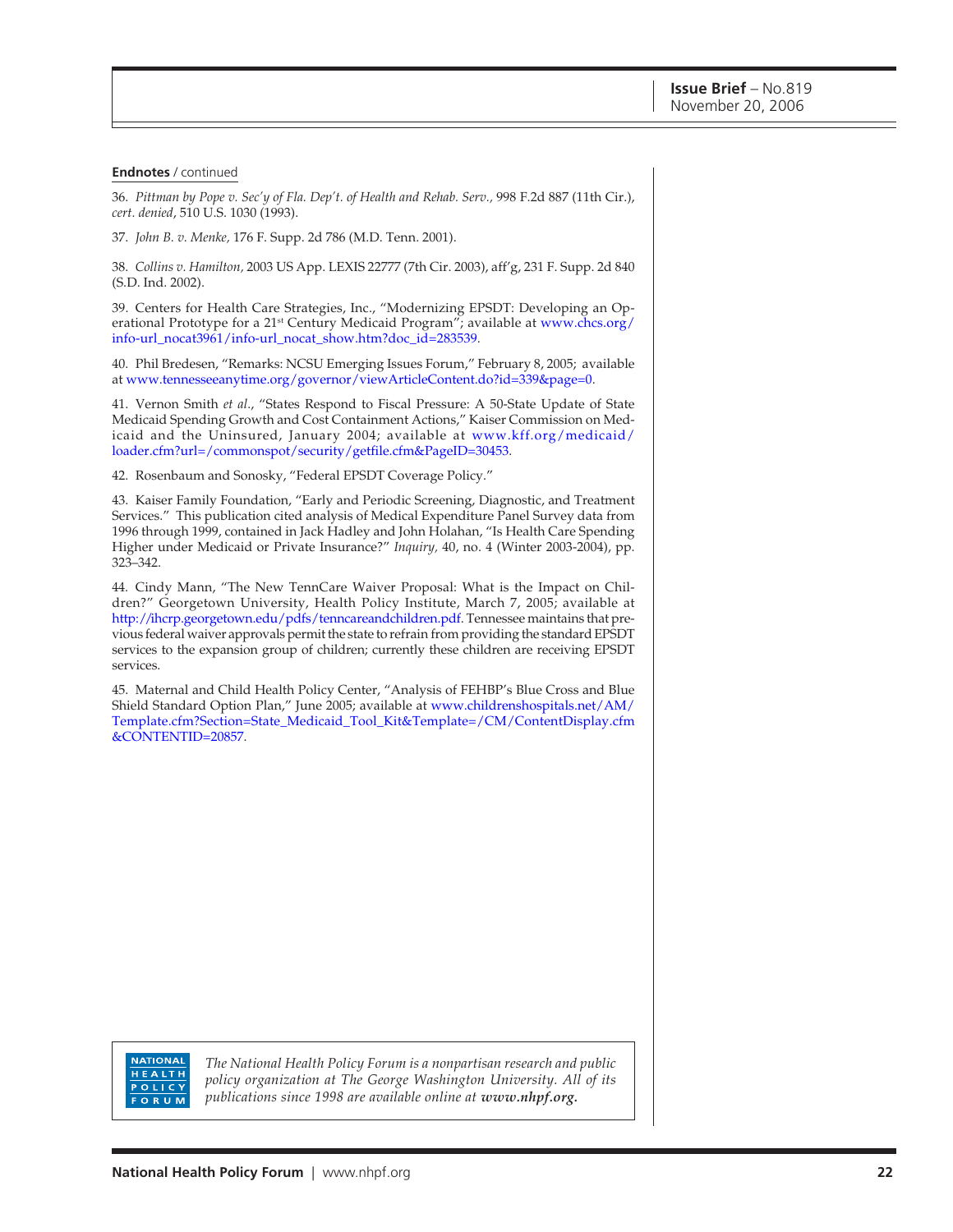| <b>Appendix 1: Medicaid Benefits, Optional and Mandatory</b>                                                  |                                                                                               |  |  |  |
|---------------------------------------------------------------------------------------------------------------|-----------------------------------------------------------------------------------------------|--|--|--|
| <b>Mandatory Benefits</b>                                                                                     | <b>Optional Benefits</b>                                                                      |  |  |  |
| Physician services                                                                                            | Prescription Drugs                                                                            |  |  |  |
| Hospital services                                                                                             | Home health care                                                                              |  |  |  |
| Rural and federally-qualified<br>health center services                                                       | Physical, Occupational,<br>Speech therapies                                                   |  |  |  |
| Family planning                                                                                               | Dental services and dentures                                                                  |  |  |  |
| Certified pediatric and family                                                                                | Optometrist and eyeglasses                                                                    |  |  |  |
| nurse practitioners<br>Nurse mid-wives<br>Laboratory and x-ray services                                       | Mental health services<br>Intermediate care facility<br>for mental retardation                |  |  |  |
| Early and periodic screening,<br>diagnostic, and treatment<br>services for individuals<br>under age 21        | Nursing facility care for<br>individuals under age 21<br>Private duty nursing                 |  |  |  |
| Pregnancy-related services                                                                                    | Personal care services                                                                        |  |  |  |
| Medical and surgical services<br>by a dentist<br>Nursing facility services for<br>individuals age 21 and over | Case management, including<br>targeted case management<br>and primary care case<br>management |  |  |  |
|                                                                                                               | Hospice care                                                                                  |  |  |  |
|                                                                                                               | Medical transportation                                                                        |  |  |  |

*Source: CMS, Medicaid at a Glance, 2005*